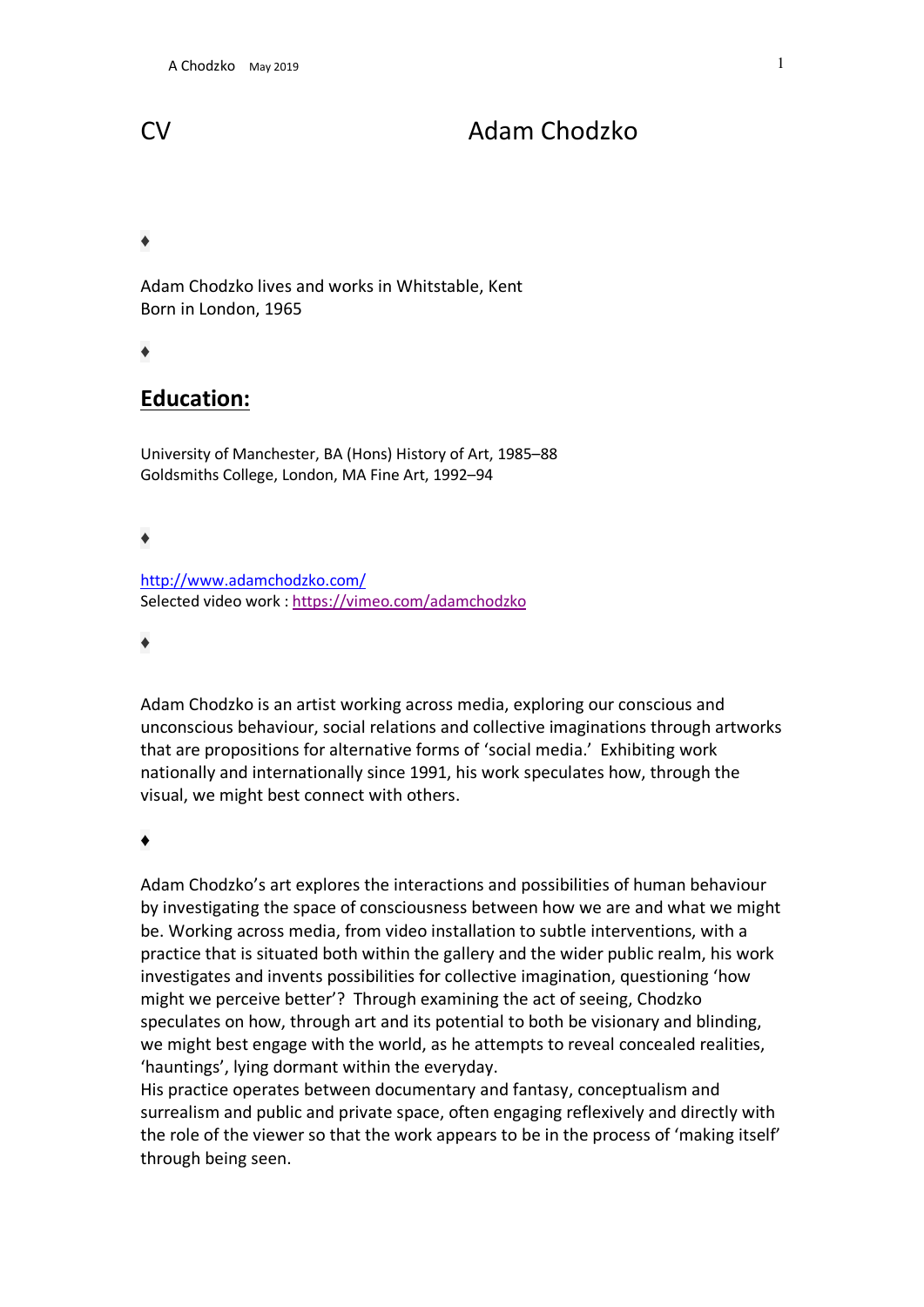He often uses a form of "science fiction", in order that art might, through valuing the overlooked, propose change, alternative realities; *hyperstitions*. These processes draw together contexts as diverse as communication, consciousness, attention, perception, disavowal, embodiment, migration, ritual, ethnography, digital technology, ecology, climate change, place, history, etc. His artworks are frequently catalysed by imagining a collapse of the category of Art, or the necessity for a ritualistic sacrificing of it, requiring not only a new audience and new forms of artist, but also a new empowered status for the art object.

Working directly with the networks of people and places that surround him Chodzko focuses on the relational politics of culture's edges, endings, losses, displacements, transitions and disappearances through looking awry; a provocative working with the 'wrong' place, or time, or question ('taking the wrong end of the stick' and using it as a compass needle); often 'outsourcing' seers beyond their usual constituencies in order to catalyse new mistranslations. The idea of the viewer being guided by the art object (more than the artist) as 'image filter' towards a new ambiguous and precarious vision has recurred throughout Chodzko's practice.

Ephemeral communities are frequently generated through these processes of 'making together'; assemblies of owners of a particular jacket and a reunion of the children 'murdered' in a Pasolini film; a god look-alike contest; lighting technicians asked to advise on the light in heaven; a London gallery's archive given to a group of Kurdish asylum seekers to edit and hide outside the capital; the multi-faceted *Design for a Carnival*, the evolution of a communal ritual event for the future including *Settlement*, the legal purchase of a square foot of land as a gift to a stranger, *Nightshift*, a late night parade of nocturnal animals to the Frieze Art Fair, London and *M-path*, the collection and distribution of perception-changing footwear for gallery visitors. More recently a trilogy science fiction video and mixed media works, *Hole*, *Around* and *Pyramid,* have all explored a narrative of art (through a state of 'future ruin')

becoming a vehicle for a community's collective mythology as a way to break 'bad patterns' or deviate from a 'bad path', whilst *Echo*, *The Pickers* and *Ghost* elaborate these themes through excavating processes of memory, empathy and the imaginary and redressing perceptions of trust, the active and passive. *Because,* 2013 (at Tate Britain) and *We are Ready for your Arrival*, 2013 (at Raven Row) and *A Room for Laarni, Image Moderator*, 2013 (at Marlborough Contemporary) further develop these ideas through manifestations of the unconscious relationships between individuals and groups; their excesses, dreams, connections and disappearances. The latter work explores the relationship and flow of images between a western European social-networking site (for teenagers) and an image moderator, based in the Philippines, whose job it is to monitor this flood of digital photographs, in order to flag up those whose contents might be deemed 'bad.' *Deep Above* (2015) and *Rising* (2013) continues to expose this process of *making sense of imagery* focusing this research into our collective and individual responses to the threat of climate change. These works speculate that, inadvertently, a repurposing of 'art thinking' might be the only way of short circuiting the psychological paralysis to act caused by our brains' particular path of evolution, while *Sleepers* (2016) explores our empathic projection towards the unconsciousness of others. *Channel, Rupture,* 2015 and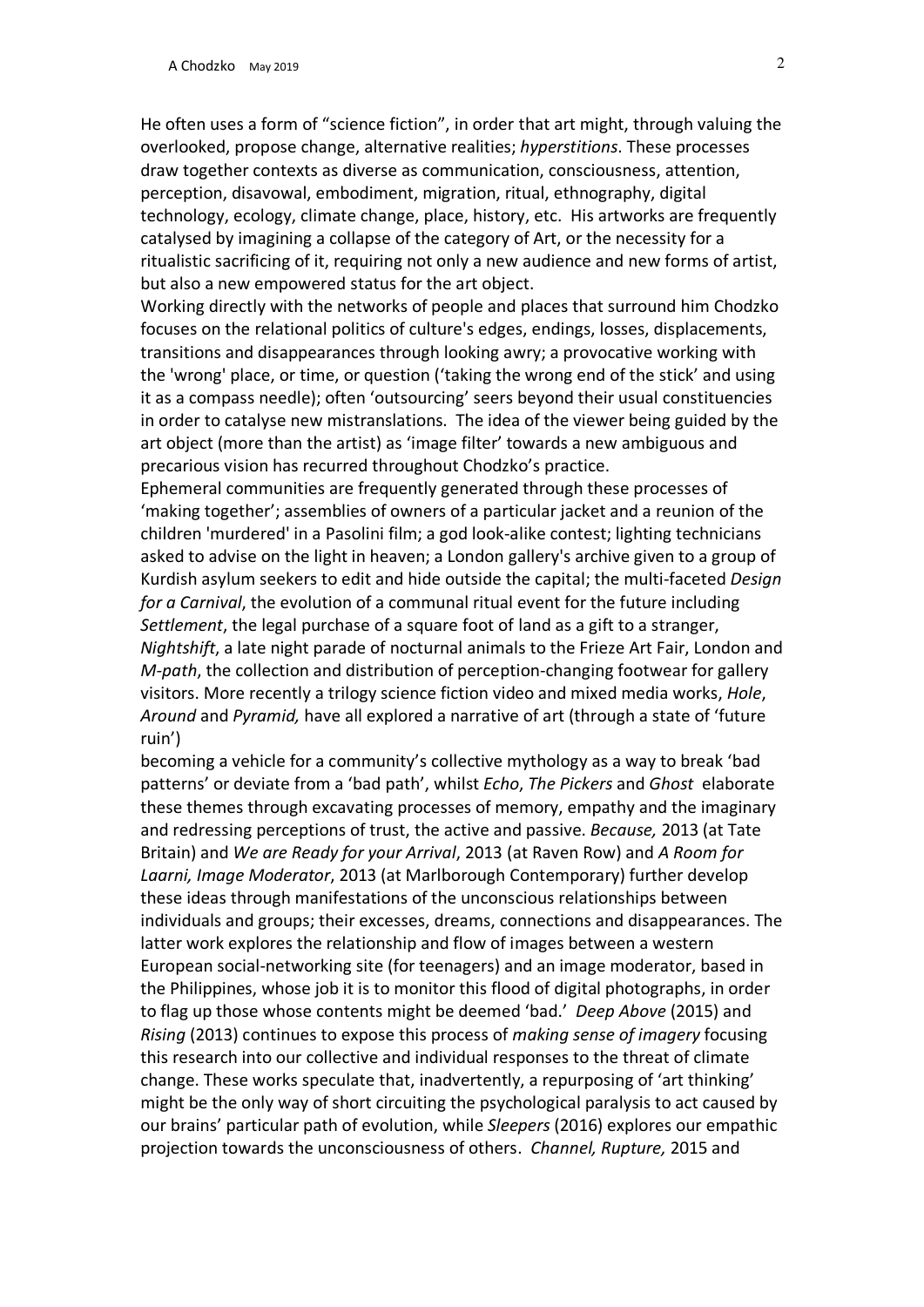A Chodzko May 2019 3

*Design for a Fold,* 2015 both continue Chodzko's speculations about the affects of flows of empathy across time and space and between the local and the remote. Many of Chodzko's works evolve through this sense of projecting outwards from the self into the perception of not only other people, but also the inanimate through migratory embodiments with objects, rooms, places, institutions, images. Recent pedagogical performative works *The School of Beginnings* and *The House of Beautifully Earned Trust* (both 2018) have been developed from folding the imagined 'end of art' into its current reality of being under actual threat from myopic economic and ideological imperatives. Creating a group, *Muster Station*, from current and recent students from the University of Kent's Fine Art department (as a response to the University's decision to close their school) Chodzko plays with the idea that in order to exercise a challenge to a neoliberal suppression of imagination a collective engagement with apposite fantasies might be our means of creative survival. *The School of Beginnings* (at Tate Exchange): imagines art having 'ended,' resulting in museums' objects being used soley for data storage. *The House of Beautifully Earned Trust* (at Whitstable Biennale) proposed that in order to truly understand the scepticism about art's purpose we need to transform into a host home and its family, living beyond art's existence.

# ♦

**Current and forthcoming projects include:** (a) a commissioned work for the Wellcome Trust for their permanent exhibition (opening September 2019), (b) artist in residence for the Whitstable Biennale's projects in North Kent (ongoing role to work with communities in North Kent in order to design, for Whitstable Biennale, a programme of events, a use of a building, a new name for their organisation etc), (c) the development of a new large scale artwork that draws together the new 'mining' of geothermal energy in Cornwall, the WalkieTalkie building in London accidentally reflecting sunlight so intensely that it melted a car, and an artificial moon made of parabolic mirrors in space, in Chengdu, China.

# **Solo Exhibitions**

#### **2015**

*Design for a Fold*, Sidney Cooper Gallery, Canterbury. *Channel, Rupture*, Fujiya Gallery, Beppu, Japan (Beppu Triennial) *Great Expectations,* Guildhall Museum, Rochester

#### **2013**

Benaki Museum, Athens Marlborough Contemporary

**2011** Neue Alte Brucke, Frankfurt.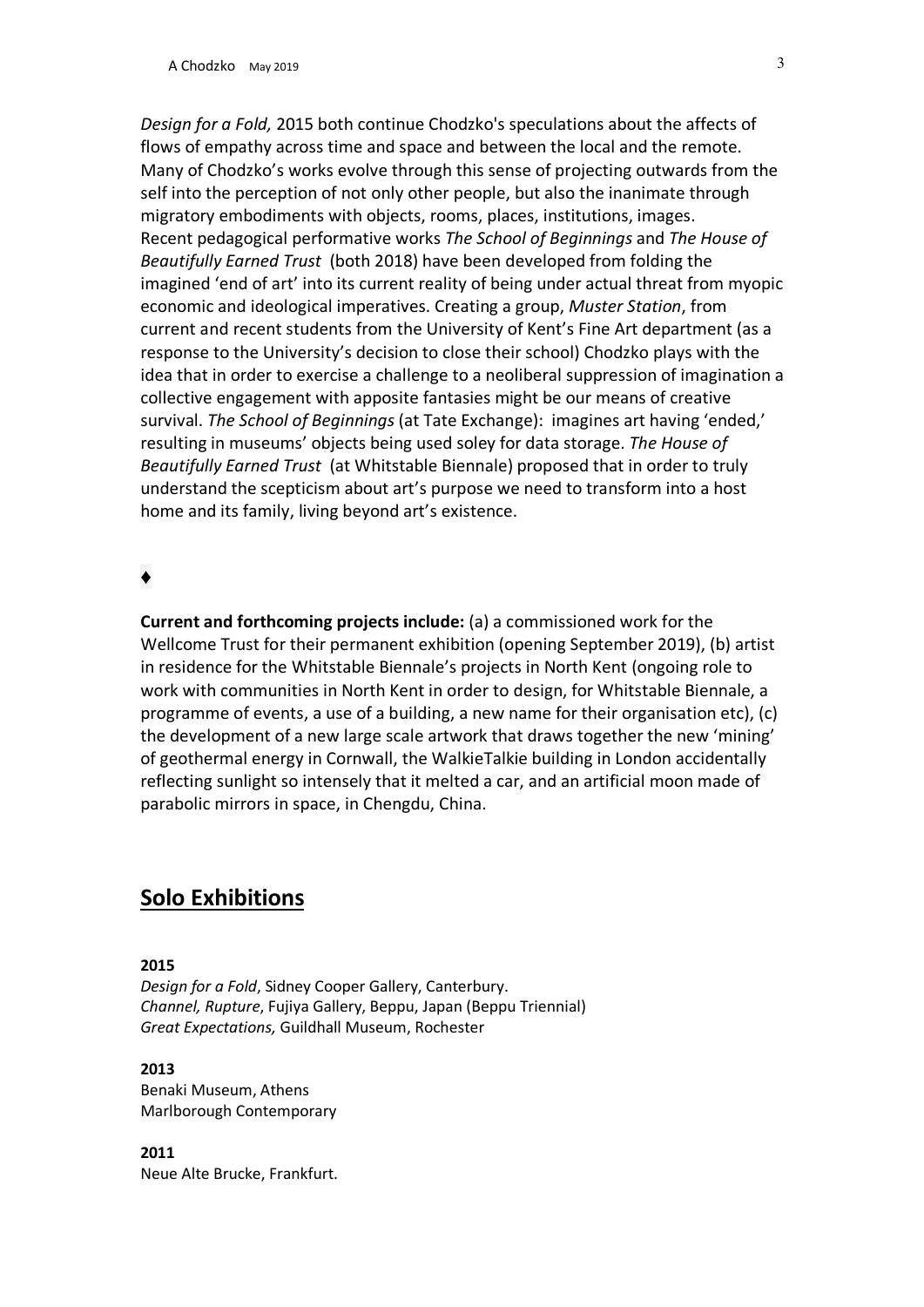Siakos.Hanappe, Athens.

#### **2008**

*Proxigean Tide,* Tate St Ives

# **2007**

Signal, Malmö, Sweden *Then,* Dublin City Gallery The Hugh Lane and various sites across Dublin MAMbo - Museo d'Arte Moderna di Bologna, Bologna

#### **2004**

Carlier Gebauer, Berlin Els Hanappe Underground, Athens

#### **2003**

Herbert Read Gallery, KIAD, Canterbury

# **2002**

Fabrica, Brighton Arizona State University Art Museum, Tempe, Arizona Plains Art Museum, Fargo, North Dakota Cubitt, London

#### **2001**

Sandroni.Rey Gallery, Venice, California Galleria Franco Noero, Turin Els Hanappe Underground, Athens

#### **2000**

Accademia Britannica, Roma

#### **1999**

Galleria Franco Noero, Turin Ikon Gallery, Birmingham

#### **1998**

Gallery II, Bradford Northern Gallery of Contemporary Art, Sunderland Viewpoint Gallery, Salford

#### **1996**

Lotta Hammer, London

# **Selected Group Exhibitions**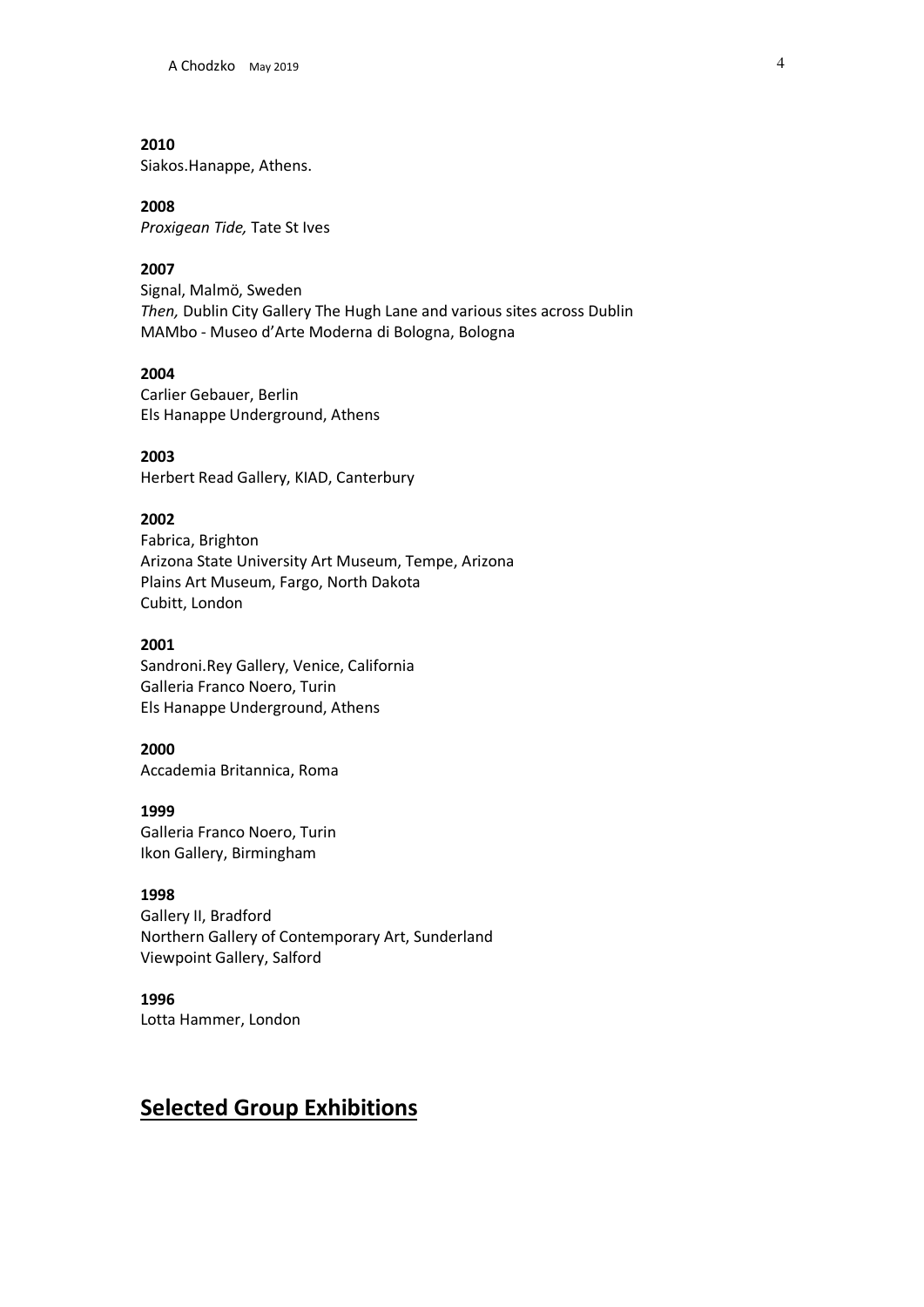*Experimenta Mixtape #3*, British Film Institute, London *artworks that ideas can buy*, by Cesare Pietroiusti, (with Massimo Bartolini, Jimmie Durham, Valentina Furian, Margherita Morgantin, Caterina Morigi etc), Artefiera, Bologna *Too Cute! Sweet is about to get Sinister,* curated by Rachel Maclean with the Arts Council Collection, Birmingham Museum and Art Gallery *Paul Stolper + ICA Editions*, Paul Stolper, London

# 2018

*Ghost,* Helston Town Band Room, (through Groundwork), Helston, Cornwall David and Yuko Juda Foundation Award, 1-Day Exhibition for Award Ceremony, nominated by Richard Grayson 7 September 2018, Annely Juda Fine Art, London *The Ash Archive*, Studio 3 Gallery, University of Kent, 2018 *Sleepers*, 2017, *The Film London Jarman Award: A Journey Through the First Decade,* Whitechapel Gallery Muster Station : *The House of Beautifully Earned Trust*, Whitstable Biennale *Knots,* (2013) in *Refuge,* Whitechapel Art Gallery Muster Station: *The School of Beginnings*, Tate Exchange

# 2017

*Slow Violence* (artists' responses to aspects of climate change), Art and Design Gallery, University of Hertfordshire

*Gossip Cluster in Future Refrains*, ASC Gallery

*All the People* (with Ben Rivers, Luke Fowler, Sarah Miles). Screenings in Axbridge, Street and Wiveliscombe, as part of Somerset Art Week

*Offshore: artists explore the sea,* Ferens Art Gallery, Hull.

*a flight from reason*, curated by Yuri Pattison from the LUX Collection, PLASTIK Festival of Artists Moving Image, Irish Film Institute

#### 2016

*Deep Above* in UNFIX, Centre for Contemporary Arts (CCA), Glasgow.

*Both Sides Now 3,* touring to: TEMPORARY OSMOSIS, Audiovisual Media Festival, Taiwan and Korea,

Taiwan International Video Art Exhibition, Taipei, and screenings in China, Hong Kong and the UK

*Estuary 2016*, (Commissioned by Metal), Essex

*Five Uneasy Pieces*, UMPRUM gallery (Academy of Arts, Architecture and Design), Prague *Uncommon Chemistry,* Observer BLD, Hastings

*Deep Above*, Templeman Library, *Projections Festival,* University of Kent, Canterbury *Stories in the Dark: Contemporary responses to the Magic Lantern, curated by Ben Judd,*  Beaney House of Art and Knowledge, Canterbury

#### 2015

*Postcard Views,* at 1shanti road, Bangalore,

India. http://www.1shanthiroad.com/about/ as part of Experimenta film festival Jarman Award tour; (FACT, Liverpool, The MAC, Belfast **,** CIRCA Projects at Tyneside Cinema **,**CCA, Glasgow Chapter, Cardiff, Watershed, Bristol, HOME, Manchester, Nottingham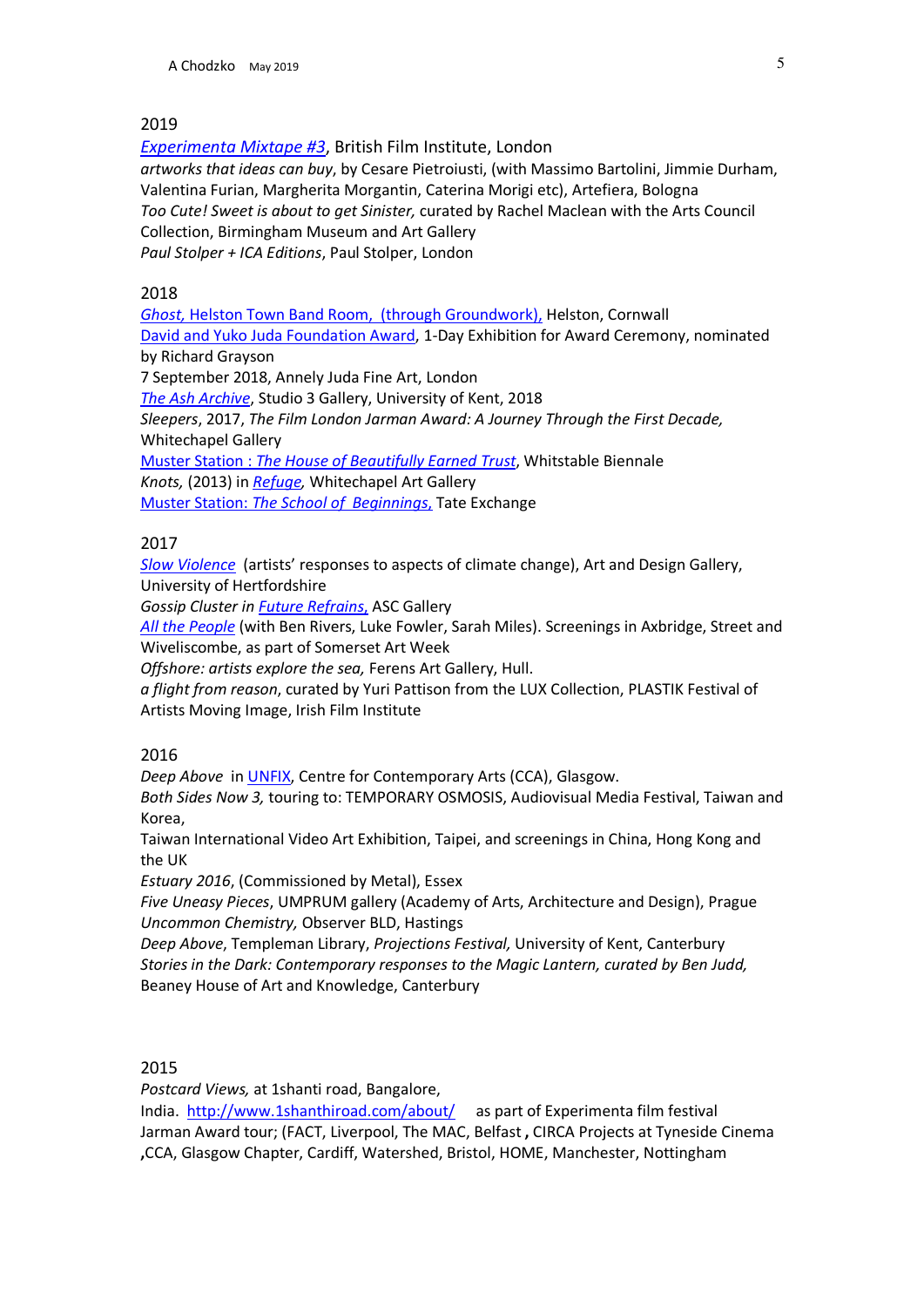Contemporary, Turner Contemporary, Margate, Towner, Eastbourne, CIRCA Projects at Tyneside Cinema, Plymouth Art Centre, Whitechapel Gallery) *Stay Illusion*, Tenpm gallery, Copenhagen, (curated by Eoin Donnelly and Sara Knowland) HY-BRASIL Film Programme, Sea Change, TULCA, Galway, Ireland Video Art, curated by Gayatry Sinha, Dr Bhau Daji Lad Museum, Mumbai *To Pay Respect To The Generosity Of The Three-Minute Punk-Rock Song Pt. 2: Re-Edit,* BEEF, Bristol *Sculpture in the City*, Leadenhall Market, London. *Knots* in *Rencontres Internationales*, Haus der Kulturen der Welt, Berlin. *Private Utopia: Contemporary Art from the British Council Collection*. Dunedin Public Art Gallery, New Zealand

#### 2014

*Rising*, National Maritime Museum *Alles Maskerade!* MEWO Kunsthalle, Memmingen, Germany *Les Rencontres Internationales*, Paris *Time Travel and the Interzone City*, Sci-Fi: Days of Fear and Wonder. BFI, London. Programme curated by João Onofre, *Fuso*, Museu Nacional de História Natural e da Ciência, Lisbon

*Fieldworks. Animal Habitats in Contemporary Art,* Lewis Glucksman Gallery, Cork, Ireland *Bergé Collection*, Real Círculo Artístico de Barcelona, Loop Festival, Barcelona

*Somewhat Abstract,* Nottingham Contemporary

*Performance as Sculpture*, Uovo festival, Milan

*Leaping the Fence*, Hestercombe, Somerset.

*Private Utopia: Contemporary Art from the British Council Collection*. Tokyo Station Gallery touring to Itami City Museum of Art, Kochi Museum of Art, and Okayama Museum of Art

#### 2013

Assembly: A Survey of Recent Artists' Film and Video in Britain 2008-2013, Tate Britain. *Ghost,* Art in Romney Marsh, Kent. *More than I Dare to Think About*, Marlborough Contemporary, London Two person exhibition; with Iain Baxter&, Raven Row, London *MAP Screen*, Curated by Karen Cunningham, *How is it towards the East?* Calvert 22, London. *The Pickers*, Galeria Marlborough, Barcelona *Loop,* Barcelona. *Shortcuts and Digressions,* Norwich Castle Museum, Norfolk. *Because…* New commission as part of *Schwitters in Britain,* Tate Britain, London *Among Other Things*, Ruskin Gallery, Cambridge

#### **2012**

*Esquivalience*, Mistaken Presence, GreyFrairs, Lincoln. *The Beaney, House of Art and Knowledge*, Canterbury, Kent (until 2014) *Notes from Nowhere*, Foreground, Frome, Somerset *Made in Britain – Contemporary Art from the British Council Collection 1980 – 2010*, Benaki Museum, Athens, touring to Albanian National Gallery of Arts, Tirana. *Getting it Wrong,* Weisses Haus, Vienna\* *In the Belly of the Whale Part III,* Montehermoso, Vitoria-Gasteiz, Spain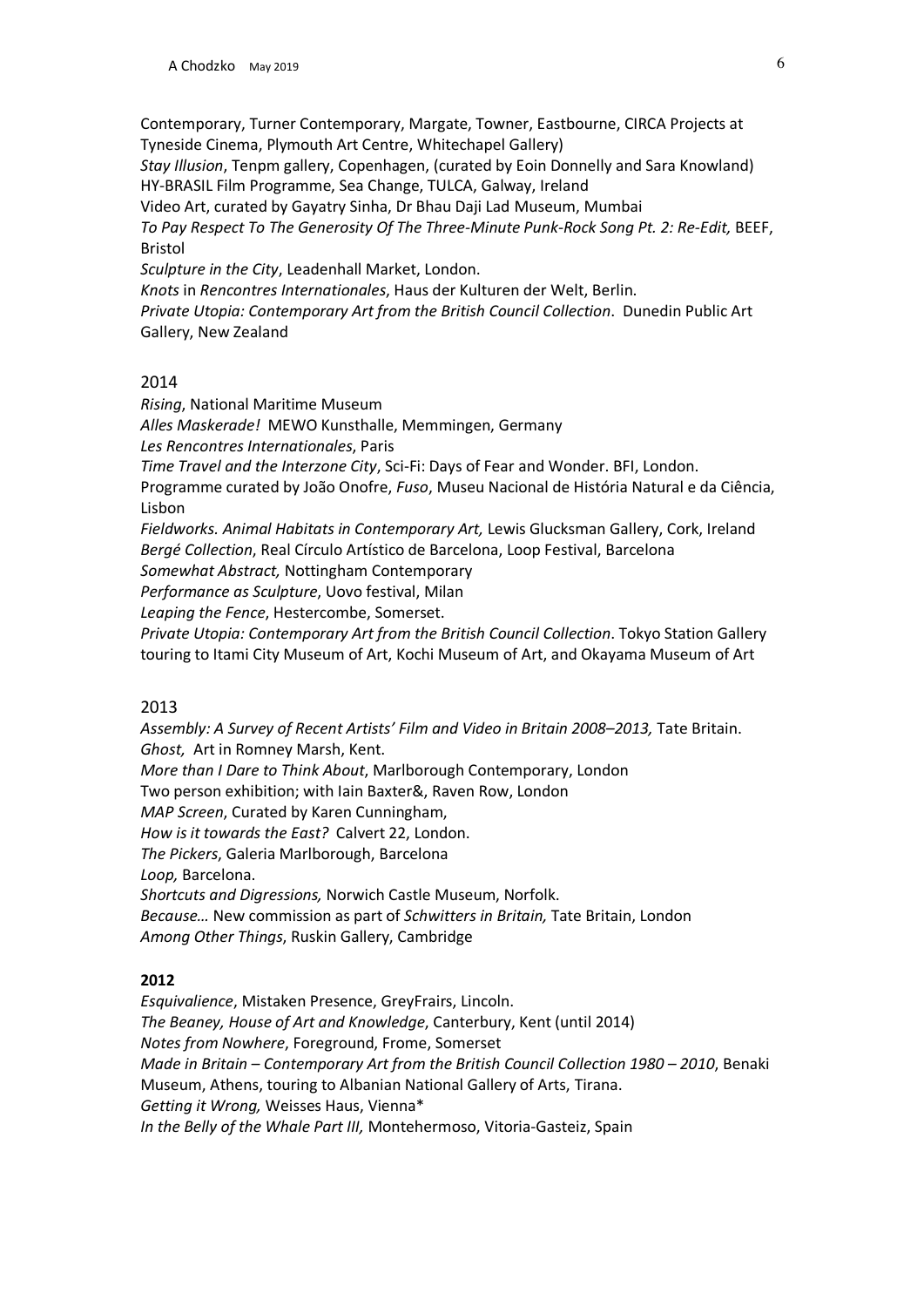*Among Other Things,* Camberwell Space, London.

*To Pay Respect To The Generosity Of The Three-Minute Punk-Rock Song*, Crate, Margate *The Profane Myth* - The Mining Institute, Newcastle upon Tyne

*Again, A Time Machine - Make the Living Look Dead*, Bookworks, Spike Island, Bristol *Made in Britain – Contemporary Art from the British Council Collection 1980 – 2010*, Hong Kong Heritage Museum and Suzhou Art Museum.\*

*Loophole to Happiness*, Museum of Contemporary Art, Lodz, & Futura Centre for Contemporary Art, Prague & AMT Projects Bratislava

#### **2010**

*Cinecity,* Brighton festival.

*Made in Britain – Contemporary Art from the British Council Collection 1980 – 2010*, Sichuan Provincial Museum, Chengdu; touring to Xi'an Art Museum; Hong Kong Heritage Museum and Suzhou Art Museum.\*

*Apocalypse Now*, Krowswork, Hot Springs Documentary Festival, Oakland, California. *Pier Paolo Pasolini; We are all in Danger*, Australian Cinémathèque at the Gallery of Modern Art in Brisbane.

*Loophole to Happiness*, Trafo, Budapest, Museum of Contemporary Art, Lodz, & Futura Centre for Contemporary Art, Prague & AMT Projects Bratislava

*Kraftwerk Religion*. Deutsches Hygiene-Museum, Dresden.\*

*Here, There and Everwhere,* Towner Gallery, Eastbourne.

*BLOOD TEARS FAITH DOUBT*, Courtauld Gallery, London.

*Whitstable Biennale*, Whitstable, Kent.

*Future Fictions*, Latitude Contemporary Art, Latitude Festival.

*Journeys With No Return*, A-Foundation, London & Galerie Kurt-Kurt, Berlin.\*

*The Gathering,* Longside Gallery, Yorkshire Sculpture Park.

#### **2009**

*Altogether Elsewhere*, Zoo, London\*

*Dark Monarch*, Tate St Ives touring to Towner Gallery, Eastbourne\*

*Journeys With No Return*, Akbank, Istanbul Biennale\*.

*Artworks in Exchange for Visitors' Ideas*, curated by Cesare Pietroiusti, Wilkinson Gallery, London

*Plot 09: This World & Nearer Ones*, Governors Island, NY\*

*For the Straight Way is Lost*, curated by Diana Baldon for *Heaven*, the Athens Biennale\*

*Vlassis Caniaris, In Contrapunto*, ITYS, Athens

*Born Again Pagan*, ISIS, London

*English Lounge*, Tang Contemporary Art, Beijing

#### **2008**

*Martian Museum of Terrestrial Art,* Barbican Art Gallery, London\* *Tales of Time and Space, Folkestone Sculpture Triennial,* Folkestone, Kent\* *Print the Legend,* Fruitmarket Gallery, Edinburgh\* *Fact or Friction,* Vox Populi, Philadelphia

#### **2007**

*Breaking Step*, Museum of Contemporary Art, Belgrade\* *Gallery Exchange,* Neue Alte Brücke, Frankfurt *Beyond the Country,* Glucksman Gallery, Cork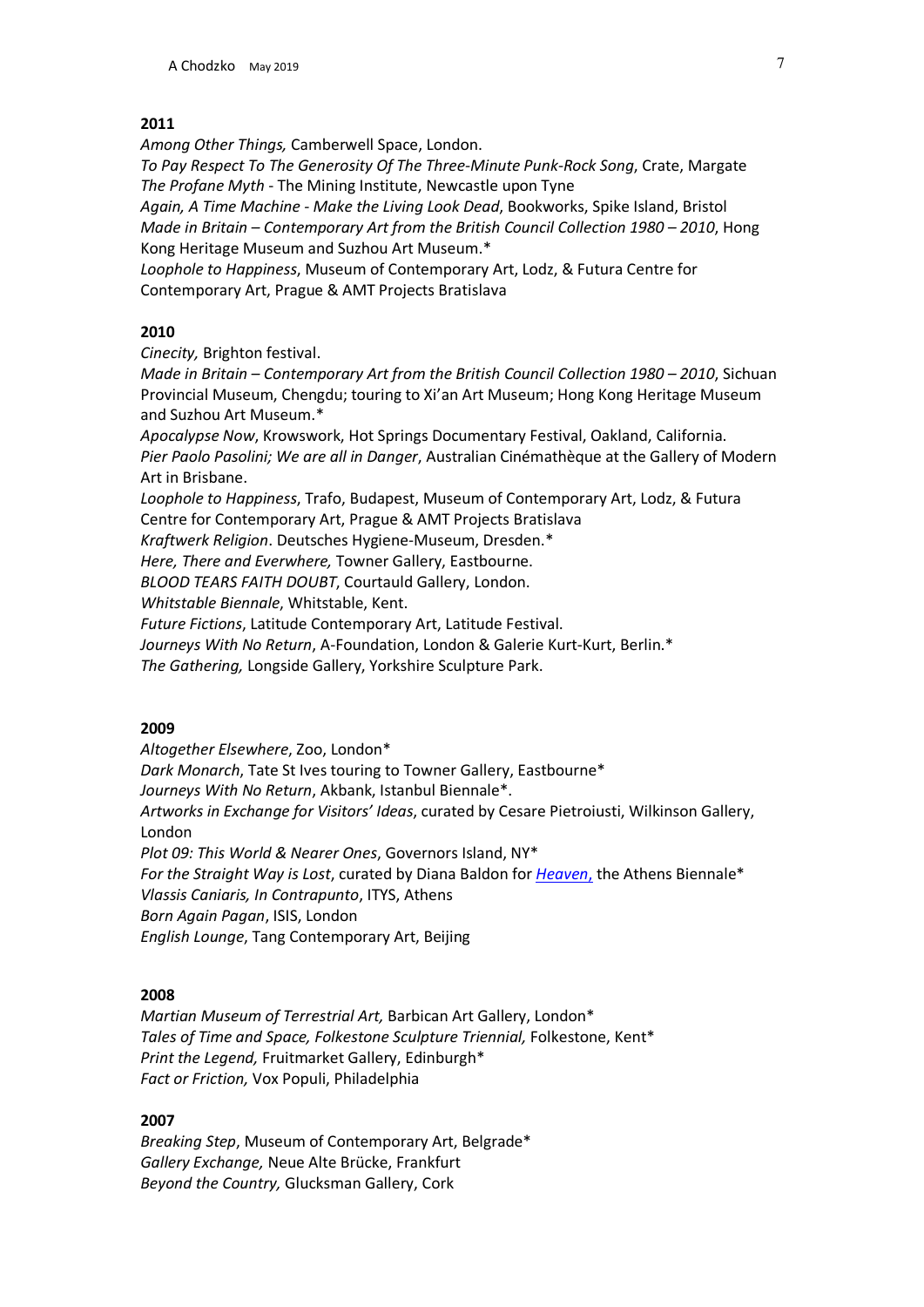*One Brief Moment*, apexart, New York\* *Responding to Rome,* Estorick Collection, London\* *Please close the gate*, Roche Court, Wiltshire *From There,* Bloomberg Space, London *Unfinished Business,* Museum of Contemporary Art, Belgrade *Fire*, Galleria Franco Noero, Turin *Belief and Doubt,* The Aspen Art Museum, Colorado\*

#### **2005**

*Showcase*, City Art Centre, Edinburgh\* *Documentary Creations*, Kunstmuseum Luzern, Switzerland\* *Dance of the Seven Veils,* Cooper Gallery, University of Dundee *Monuments for the USA,* CCA Wattis Institute for Contemporary Arts, San Francisco and White Columns, New York\* *Displacements: British Art 1900–2005,* Tate Britain *British Art Show 6,* Baltic, Newcastle, touring to Manchester, Nottingham and Bristol\* *General Ideas.* CCA Wattis Institute for Contemporary Arts, San Francisco *Video Spirit: Mysteries, Myths, Meditations & the Moving Image.* Cheekwood, Nashville *Seeing God.* Museum of Fine Arts of Thurgau, Kartause Ittingen, Warth, Switzerland\* *Le Voyage Interieur*, Espace EDF-Electra, Paris\* *Pasolini e noi*, Archivio di Stato in the Royal Palace, Turin and the Istituto Nazionale Per La Grafica, Rome\* *Moving Home: Six Artists, Six Rooms*, Towner Art Gallery, Eastbourne

#### **2004**

*Off the Beaten Track,* Longside Gallery, Yorkshire Sculpture Park *Tonight,* Studio Voltaire, London, Sandroni.Rey, LA *Perfectly Placed*, South London Gallery *Romantic Detachment*, PS1, NY, touring to Chapter Art Gallery, Cardiff\*

#### **2003**

*Electric Earth*, British Council curated, the State Russian Museum, St Petersburg, then touring Russia, and Lithuania through 2004\* *Micro/Macro: British Art 1996–2002*, British Council curated, Mucsarnok Kunsthalle, Budapest\* *Visionary Landscapes*, Cecil Sharpe House, London *Independence,* South London Gallery *In Good Form*, Longside Gallery, Yorkshire Sculpture Park *Bad Behaviour,* Longside Gallery, Yorkshire Sculpture Park, touring to other venues across the UK

#### **2002**

*Life is Beautiful*, Laing Art Gallery, Newcastle upon Tyne\* *Tabu*, Kunsthaus Baselland, Switzerland\* *Location, Uk*, Gimpel Fils, London *Fabrications*, Cube Gallery, Manchester\* *On a Clear Day*, Sophienholm, Lyngby-Taarbæk, Denmark\* *Networks*, Chapter Art Centre, Cardiff and touring to Fruitmarket Gallery, Edinburgh\* and other venues across the UK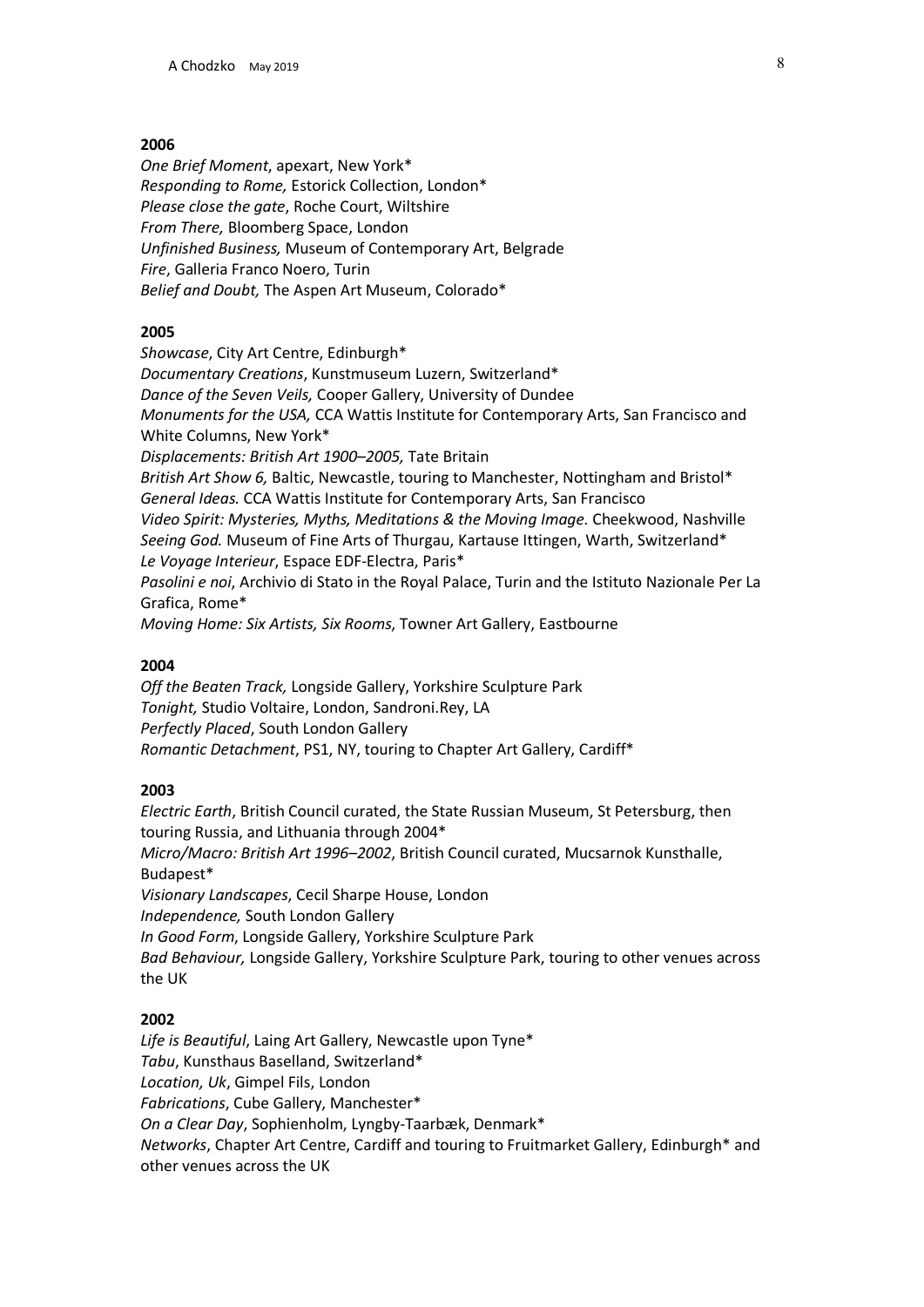*I am a Camera*, Saatchi Gallery *The seat with the clearest view*, Grey Matter Contemporary Art, Sydney *Bright Paradise,* 1<sup>st</sup> Auckland Triennial, Auckland Art Gallery, New Zealand\* *Night on Earth*, Städtische Ausstellungshalle Am Hawerkamp, Münster\* *Liquor*, Trafo Galeria, Budapest\* *Helle Nächt*, Bottmingen, Baselland *Sacred and Profane*, Mappin Art Gallery, Sheffield\*

#### **2000**

*Dreammachines*, (curated by Susan Hiller), Dundee Centre for Contemporary Art, touring to Mappin Gallery, Sheffield; Camden Art Centre, London; Glyn Vivian Art Gallery, Swansea\* *Found Wanting*, The Contemporary, Atlanta, USA *Somewhere Near Vada*, Project Art Centre, Dublin\* *Artifice,* Deste Foundation, Athens\* *Waiting*, Mjellby Konstgård, Sweden\* *Black Box Recorder*, Museum Ludwig, Cologne, touring to Croatia, and the Czech Republic\* *Tabley*, Tabley House, Cheshire *Face On*, Site Gallery, Sheffield touring to Milton Keynes Gallery; Open Eye Gallery, Liverpool; Stills, Edinburgh\* *Better Scenery* (with Peter Liversidge), Pand Paulus Gallery, Schiedam*,* Holland *Places in Mind*, Ormeau Baths Gallery, (with Stan Douglas and Elizabeth Macgill), Belfast

#### **1999**

*Holding Court*, Entwistle, London *Sleuth*, ffotogallery, Cardiff, touring to Oriel Mostyn, Llandudno, Wales; Barbican Centre, London *The Poster Show*, Gavin Brown Enterprises, New York

#### **1998**

*A to Z*, Approach Gallery, London *Real Life*, Gallery SALES, Rome *Wrapped*, Vestjælands Kunstmuseum, Sorø, Denmark\*

#### **1997**

*It Always Jumps Back and Finds its Own Way*, Stichting de Appel, Amsterdam\* *3 wege zum see,* Künstlerhaus Klagenfurt, Austria\* *Sensation*, Royal Academy, London\* touring to Museum für Gegenwart, Berlin; Brooklyn Museum of Art, New York *At one remove*, Henry Moore Institute, Leeds\*

#### **1996**

*Brilliant,* Contemporary Art Museum, Houston, Texas *21 Days of Darkness*, Transmission Gallery, Glasgow *Perfect*, Jan Mot and Oscar van den Boogaard, Brussels *British Waves,* curated by Mario Condognato, Rome

**1995** *Zombie Golf*, Bank, London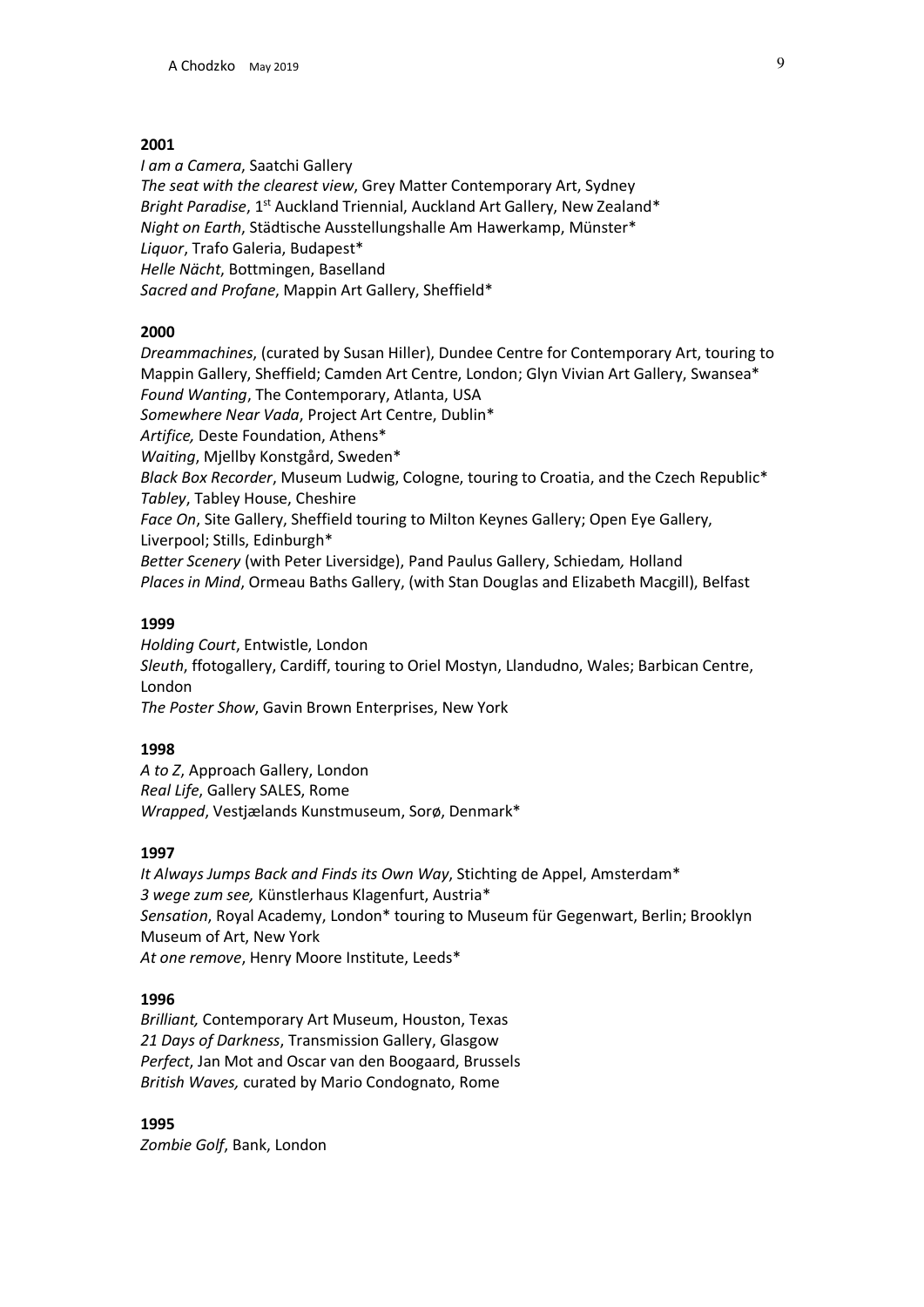*General Release*, British Council selection for Venice Biennale, Scoula San Pasquale, Venice\*

*Brilliant*, Walker Arts Center, Minneapolis\*

#### **1994**

*High Fidelity*, Kohji Ogura Gallery, (with Simon Patterson), Nagoya (January 1994); tour to Röntgen Kunst Institut, Tokyo\* *Remote Control*, Royal College of Art, London

# **1993**

*Making People Disappear*, Cubitt Street Gallery, London *Okay Behaviour*, 303 Gallery, New York *Wonderful Life*, Lisson Gallery, London

#### **1992–93**

*Instructions Received*, Gio Marconi, Milan\*

#### **1991**

City Racing, London

\* exhibition publication

# **Selected Projects**

#### 2018

Lead Artist in Residence, 2018-2019 The Ebbsfleet Project, (commissioned by Whitstable Biennale).

*Ghost* (2010-), process/performative/participatory work and generation of *Ghost* video archive, Groundwork, Cornwall, various locations from April – October.

Ash walk #3: Performance, East Blean Woods, Canterbury, August 25<sup>th</sup>, Whitstable Biennale and the Ash Project.

# 2017

*Deep Above* screening, *Symposium: Adapt/Modify*, Wellcome Collection, London. *Rising* (performance), and *Deep Above* screening, *Sounding the Sea* Symposium, Middleton Hall, University of Hull

*A Way from Heaven,* Tideway, Public Art sculpture commission (to be completed 2021), Barn Elms, London.

# 2016

*Sleepers*, Random Acts commission for Channel 4. *Deep Above,* (via Invisible Dust, as part of Manchester Science Festival), Texture, Manchester

# 2015

*Deep Above,* (via Invisible Dust) , Watershed Cinema, Bristol *Deep Above* (performance talk), Imaginarium, Shambala Festival, Northamptonshire. *Rising,* National Maritime Museum. *Limbo Associates Members Show*, selection and curation, Margate.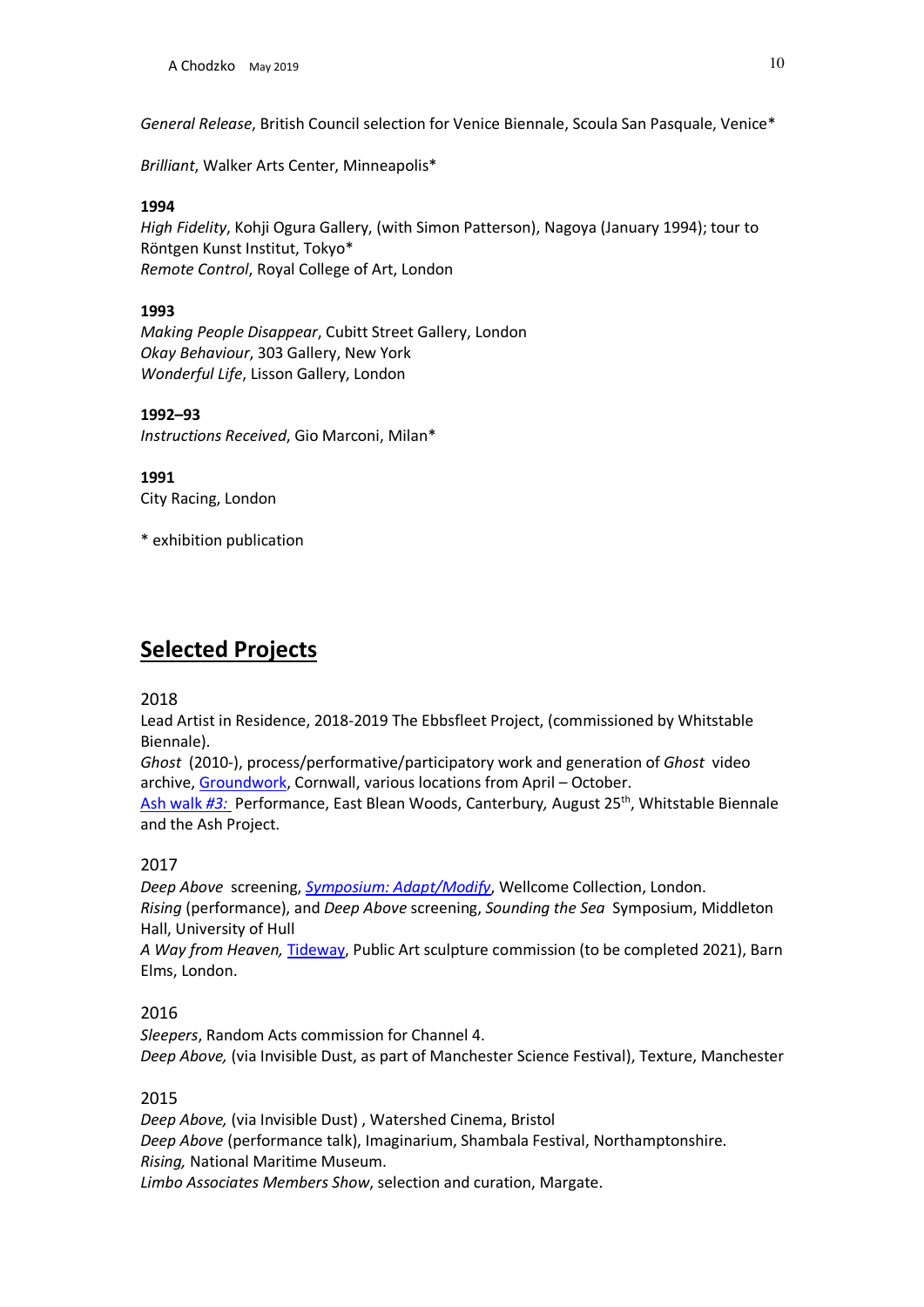*Spare Room*, *Thinking City*, Liverpool Biennale, Liverpool. *Art Moves*, Olympic Park, London *Scene on a Navigable River*, Field Broadcast, Dedham Vale, Suffolk.

# **2013**

*Rising,* Tyneside Cinema performance and Basic.FM radio broadcast, Great North Run Culture, Newcastle. *Ghost,* Peninsula Arts, Plymouth University, Plymouth *Runners, Athens, 5th February,* Out of Focus, http://www.outoffocus.biz/#

# **2012**

*Wide Open School*, Hayward Gallery, London *Road for the Future*, Powerstock Common, Dorset *Ghost*, The Tamar Project, Devon

# **2011**

*Each was Allocated One Part…* Esopus 17, pp143-160 *Something in the Water. A Search for the Turn of the Backwash.* The Banff Centre, Alberta, Canada

# **2010**

*Although. Test Prints for the New Arrivals*, Cubitt print portfolio. *The wrong map. Or, how to pass yourself returning, ocean currents, and missing feet,* as part of *Map Marathon,* Serpentine Gallery.

#### **2009**

*Longshore Drift,* as part of Volatile Dispersal, Festival of Art Writing, Whitechapel Gallery,

#### **2008**

*Memory Theatre,* Tate etc (Double page magazine project) Issue no.13, pages 26 & 27

#### **2007**

Poster project, Mercer Union, Toronto

#### **2005**

*M-path,* British Art Show 6, Baltic, Newcastle; Cornerhouse, Manchester; Nottingham; Arnolfini, Bristol

#### **2004**

*Night Shift,* Frieze Art Fair, London, publication and event

#### **2003**

*Looper*, billboard project for centre of Turin, Italy, as part of the city's '*manifesTO'* series accompanying 'Artissima', Turin art fair

#### **2001**

*Zu spät*, *Material*, no. 3, Summer, pp.7–9 *Cell Pace*, *Lo-Fi*, website *Slipstream*, Film & Video Umbrella website www.slipstream.uk.net/ *Art for All*. (edited by Mark Wallinger and Mary Warnock), Peer, pp.64, 94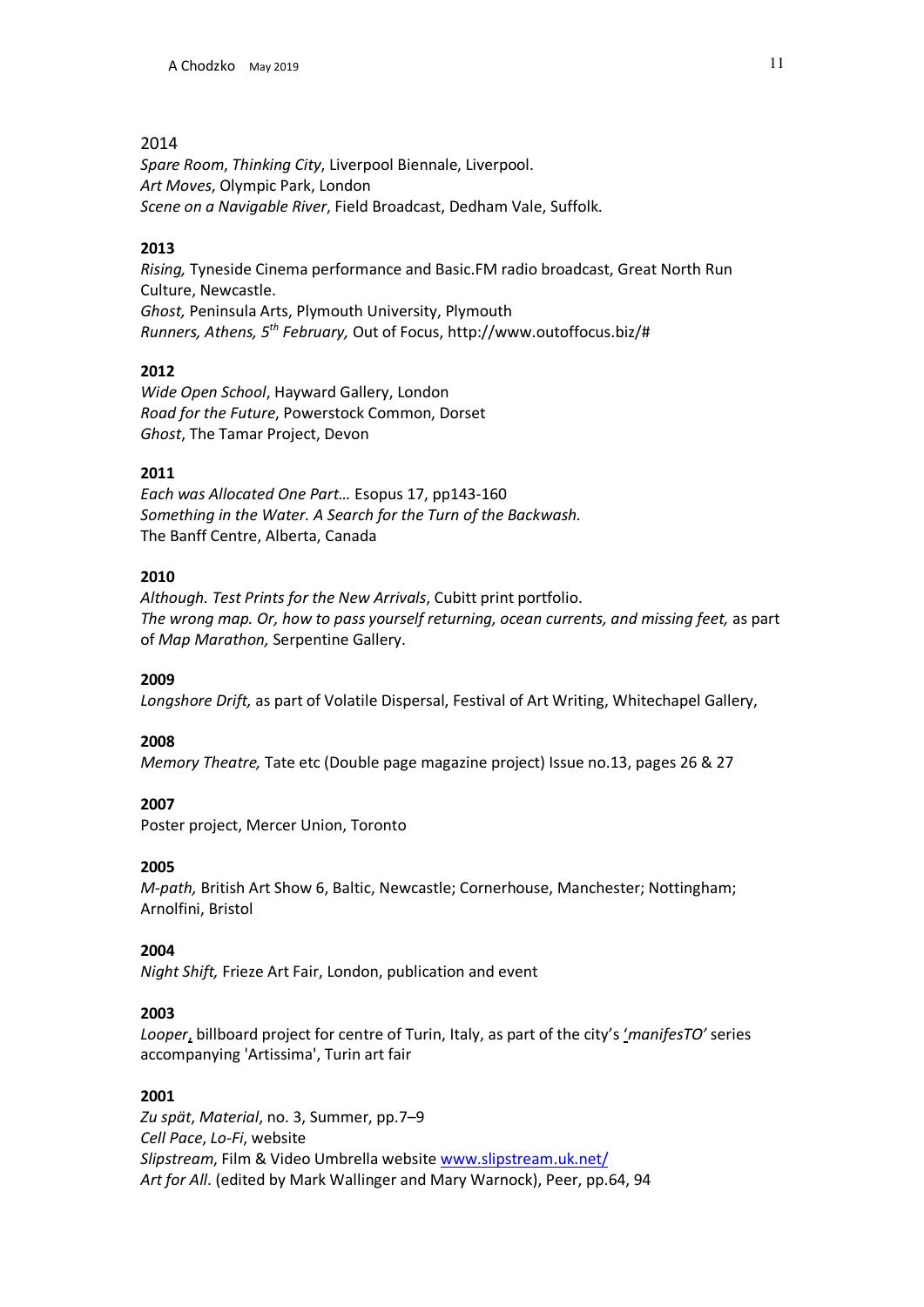*Nothing*, edited by Graham Gussin, August Publications, pp.98–99 *Saturday*, edited by Polly Staple, issue 1, pp.16–18

#### **1999**

*Moonstruck*, *Tate*, no.18, Summer, pp.34–36 *A Place for The End*, Birmingham, off-site project for Ikon Gallery, Birmingham\* *Better Scenery*, (Camden, London and Arizona desert, USA) off-site project for Camden Art Centre, London

#### **1997**

*Le Petit Prince Recall*, with Pierre Huyghe, Mobile TV, Dijon

#### **1996**

*Involva* in Jake and Dinos Fine Arts Inc., *Dazed and Confused,* no.16, pp.78, 84 Interview with Georgina Starr, *Tate*, issue no.6, Spring 1996, pp.35–38 and '3+3' p.45 Cover of *frieze*, November *Red Herring*, Artist's Project, *Dazed and Confused,* no.27, pp.60–65

# **1995**

*Involva, Experience*, vol. 25, no.3

# **1994**

*Slow Down Skin Shed,* in 'British Art Special', *The Face,* no.68, May, pp.56–72

# **1993**

*Untelevision*, project for frieze, Summer, no.3, p.21

# **Bibliography**

Selected texts, books and catalogues

# 2018

'The Arboreal Health Centre' *Woods to Where Else?,* UCA and Stour Valley Creative Partnership

*THE ANNOTATED READER,* edited by Ryan Gander and Jonathan P. Watts, p 123-124, Gipping Press

2017

*Clay Gut Landscaping*, an online text commissioned by Groundwork, CAST, Cornwall *How Important is Art as a Form of Protest?* pp: cover,90,96, Frieze, no.186, April

# **2014**

*Mapping it Out*, Ed. Hans Ulrich Obrist. pp22-23, Thames and Hudson. 'It was just there; Less like an object and more like the weather', Dialogue with Hannah Rickards, in *Hannah Rickards. To enable me to fix my attention…*, pp28-59, MOMA, Oxford. 'Rising', *Cobra Res 1.3*, Theodore Price and Samuel Stevens, (DVD and book), Pamphleteer Films, 2014

*Adam Chodzko, Room for Laarni Image Moderator*, Jennifer Higgie, Andrew Renton and Adam Chodzko, Marlborough Contemporary

*Private Utopia. Contemporary Art from the British Council Collection***,** Japan pp50-53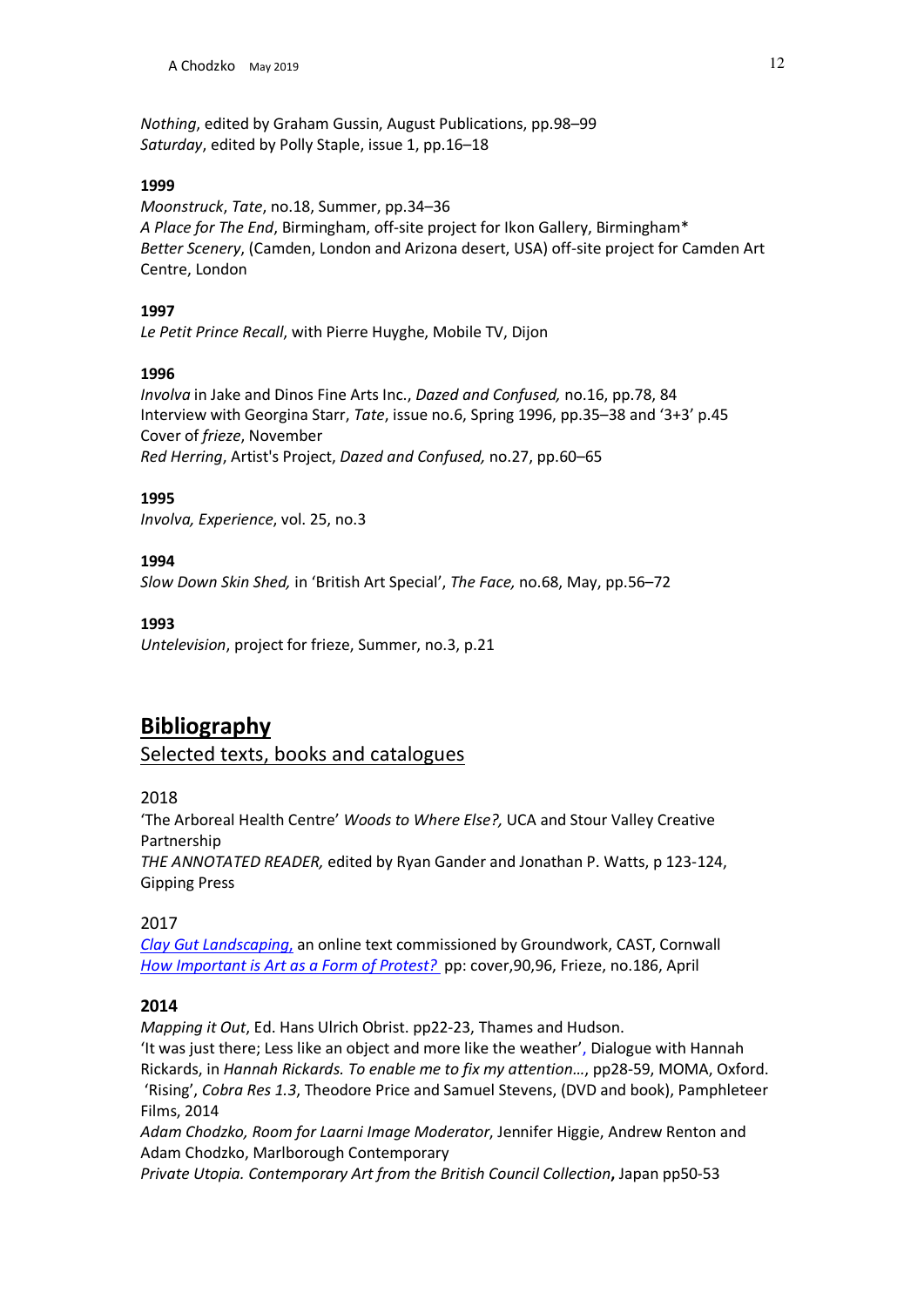*Artists' Artists, Frieze Masters, pp.94-95 Life in Film, Frieze, no.158, October, pp62-63 Schwitters in Britain*, Tate, ed. Emma Chambers and Karin Orchard pp136-141 *How is it towards the East?* pp.8, 26, 27., Calvert 22

# **2012**

'Why are you Here?', Two project pages, *Kome til deg i Tidende,* no.2 'A Water Softening Plant', *Atlas of Kent*, N. Mollett, pps80-84, 87. Kent County Council. 'de Schuykill', *Monaco*, no. 5 'Props', *F.R David,* pp.67-83, Spring 2012, de Appel 'We are all very sorry', *On Apology*, CCA Wattis, San Francisco, pp.10-11. *Loophole to Happiness*, pp52-29, Translocal.

# **2011**

20/20, Critics Guides, Frieze, September Survey: Music, Critics' Guides, September Brian Dillon, *Ruins*, Documents of Contemporary Art, pp17, 163-8, Whitechapel Gallery

# **2010**

Jane Rendell, *Site-Writing*, pp230, 232,233. IB Taurus. *Kraftwerk Religion,* Deutsche Hygiene-Museum, pp193-200, Wallstein. Grant Pooke, *Contemporary British Art, An Introduction,* pp206-8 ,Routledge

# **2009**

*Breaking Ground: 2001-2009*, pp 68,69, 126,127. *Grizedale Arts – Adding Complexity to Confusion.* Adam Sutherland & Jonathan Griffin*,* Out of Place by Adam Chodzko, for *Situation (Documents of Contemporary Art series)* edited by Claire Doherty. pp. 15, 55, 65-66 co-published between Whitechapel and MIT Press *Art and Text*, editors D. Beech, C. Harrison, W. Hill, pps. 262,263,268,269, Black Dog Publishing

# **2008**

*Calenture,* Gagarin no. 17, pp.96-101, GAGA vzw *Folkestone Triennial, Tales of Time and Space*, p.36-39, Cultureshock Media Ltd. *Proxigean Tide*, essays by Martin Herbert, Lisa Le Feuvre, Andrew Wilson, Tate Publishing *'Hey Hey Glossolalia (BEFORE/AFTER)',* cover & p.6, editor Mark Beasley, Creative Time Books, New York City/Article Press, Birmingham

*Then*, essays by Jaki Irvine, Andrew Wilson, Caoimhín Mac Giolla Léith, edited by Rosa Ainley, Breaking Ground, Dublin

# **2007**

*Adam Chodzko*, texts by Lisa Le Feuvre, Alex Farquharson, Mark Godfrey, Andrea Villani, Skira, Italy

*Breaking Step - Uraskoraku*, Museum of Contemporary Art Belgrade, British Council, pp.32– 41

*Aernout Mik*, files notes, Camden Art Centre

# **2006**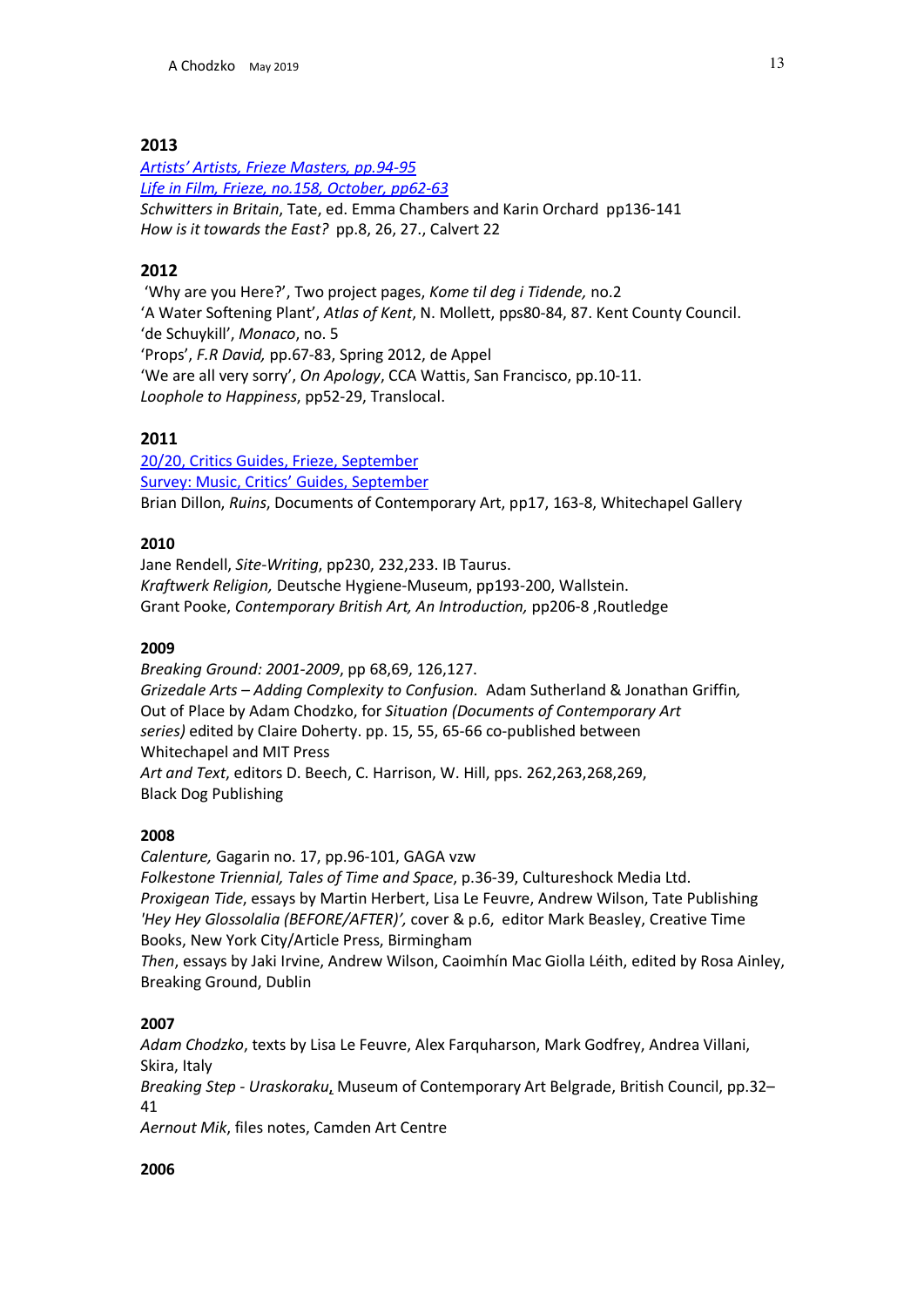*Frieze Projects*, Polly Staple, Jorg Heiser, Frieze, pp.13, 20, 22, 68–69,

#### **2005**

*1+1+1, double agents*, Jitka Hanzlova, Central Saint Martins College of Art and Design (exhibition and publication)

# **2004**

'Imagine this doughnut …' artist's project in *Wonderful: Visions of the Near Future*, pp.33–44, 99–101 *Arttracks,* Mathew Arnatt, pp.12–17, 35 *Frieze Art Fair Yearbook*, pp.1–2 Resonance FM broadcast *Annual*, Kent Institute of Art and Design, pp.19–34

# **2003**

Blog on www.thecentreofattention.org/ *Whitstable Interiors* fanzine

# **2002**

*Plans and Spells: Adam Chodzko*, Film & Video Umbrella, texts by Chris Darke, Jeremy Millar, Polly Staple, Will Bradley *Romanov*, Adam Chodzko, Bookworks *Speaking and Listening*, Sheffield Hallam University and Site Gallery, pp.184–193.

# **2001**

*Bright Paradise,* 1st Auckland Triennial, Auckland Art Gallery, New Zealand, texts by Allan Smith, etc *Out of the Bubble*, edited by John Carson and Susannah Silver, pp.32–36 *Night on Earth,* Städtische Ausstellungshalle Am Hawerkamp, Münster *I am a Camera*, Saatchi, Booth Clibborn

# **2000**

*Dream Machines,* National Touring Exhibitions, text by Susan Hiller *Face On*, Black Dog Publishing, text by Craig Richardson etc *The Saatchi Gift to the Arts Council Collection*, South Bank Centre *'Somewhere Near Vada',* Project Art Centre, Dublin, texts by Jaki Irvine and Shirley MacWilliam

#### **1999**

*Adam Chodzko,* August Publications, texts by Jennifer Higgie and Michael Bracewell

# **1998**

*Wrapped,* Vestjælands Kunstmuseum, Sorø, Denmark

# **1997**

*It Always Jumps Back and Finds its Own Way*, Stichting de Appel, Amsterdam, texts by K. Schippers and Cosima Rainer *3 Wege zum See*, Künstlerhaus Klagenfurt, Austria *Sensation*, Royal Academy *at one remove*, Henry Moore Institute, Leeds, text by Penelope Curtis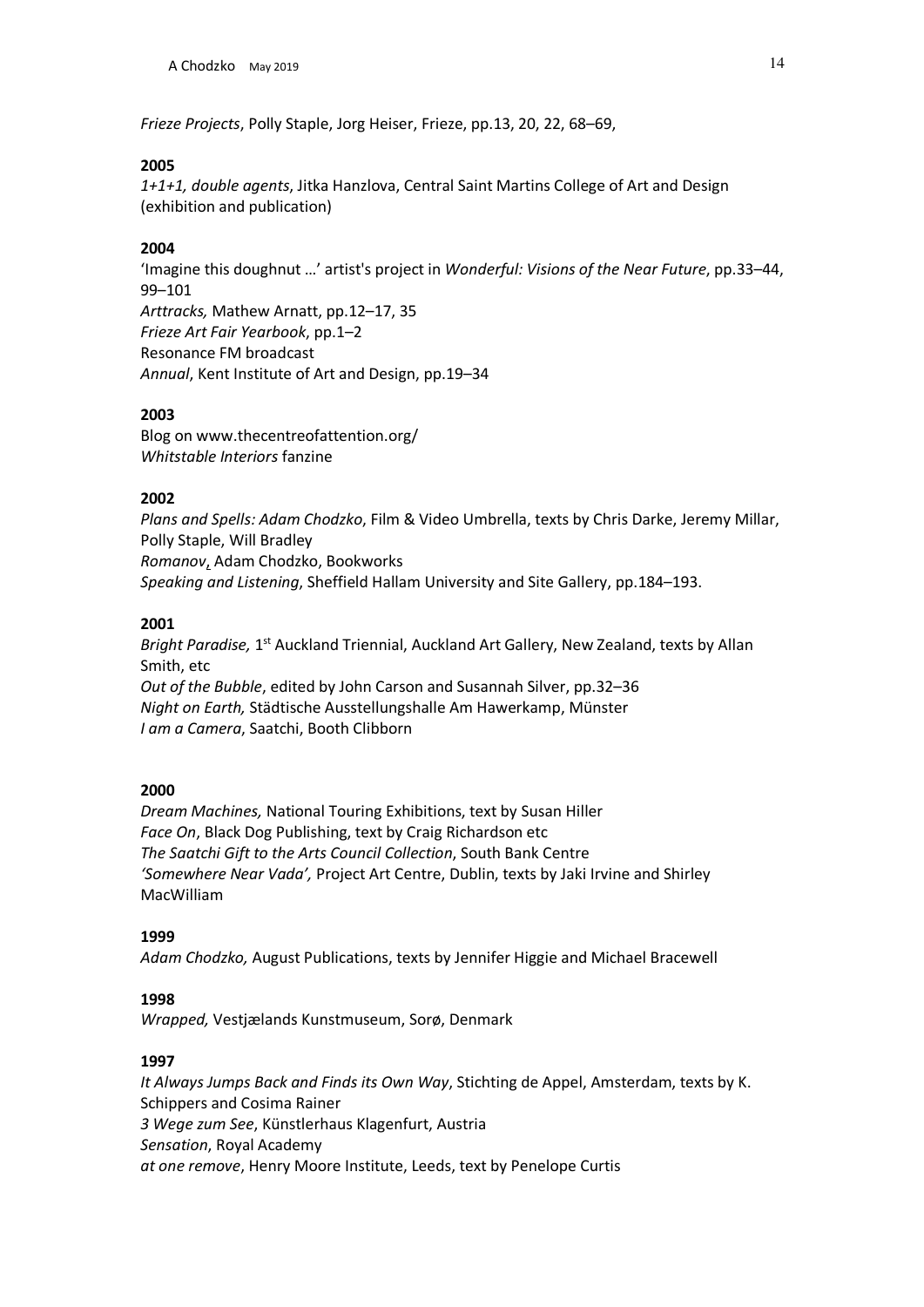*British Waves,* British Festival, Rome, text by Mario Condognato

# **1995**

*General Release*, British Council, Venice Biennale, texts by Gregor Muir and James Roberts

# **1993**

*High Fidelity*, Kohji Ogura Gallery, Nagoya, Japan, text by James Roberts (exhibition catalogue) *Instructions Received*, Gio' Marconi, Milan (exhibition catalogue)

# **1992**

*Innocence and Experience*, Stichting Air, Amsterdam, text by Andrew Wilson

# Selected Articles and Reviews

# 2018

Hettie Judah, *Groundwork, Cornwall – where a trip in a kayak becomes a work of art,* Thei (newspaper), June  $1<sup>st</sup>$ 

Rachel Spence, *World-class contemporary art comes to Cornwall*, Financial Times, July 6th Jonathan Jones, *Whitstable Biennale review – art with a fish-and-chips flavour,* The Guardian, 4<sup>th</sup> June

Francisco Sousa Lobo, *Forty Thieves*, (graphic novel about artists and inspiration) Kaspar Thormod, *Rome reconfigured: Contemporary visions of the Eternal City, 1989-2014*, Brill.

Änne Söll, *Evidenz durch Fiktion? Die Narrative und Verlebendigungen des period rooms* in *Evidenzen des Expositorischen: Wie in Ausstellungen Wissen, Erkenntnis und ästhetische Bedeutung erzeugt wird* (German) 2018. Editors: Klaus Krüger, Andreas Schalhorn and Elke Anna Werner, Transcript.

# 2017

Penelope Curtis, *Sculpture Vertical, Horizontal, Closed, Open*. Yale University Press Sara Baume. *A Line Made by Walking* . Heinemann, p.230

# 2016

*Artrage. The Story of the BritArt Revolution.* Elizabeth Fullerton. pp.99, 111-117, 150, 177, 261, Thames & Hudson

Maria Walsh, "Adam Chodzko: Deep Above", *Art Monthly* , 393, Feb 16, p.31 *inspire,* Canterbury Christ Church University Magazine. Spring, pp20, 24-25

# 2015

Jessica Brinton, *Amuse*, (I-D-Vice) https://amuse-i-d.vice.com/adam-chodzko-wants-you-towake-up/

Mark Sheerin, *Hyperallergenic*, https://hyperallergic.com/193209/from-18th-century-toolchest-to-21st-century-public-art-project/

James Gormley, *This is Tomorrow*, http://thisistomorrow.info/articles/adam-chodzko-greatexpectations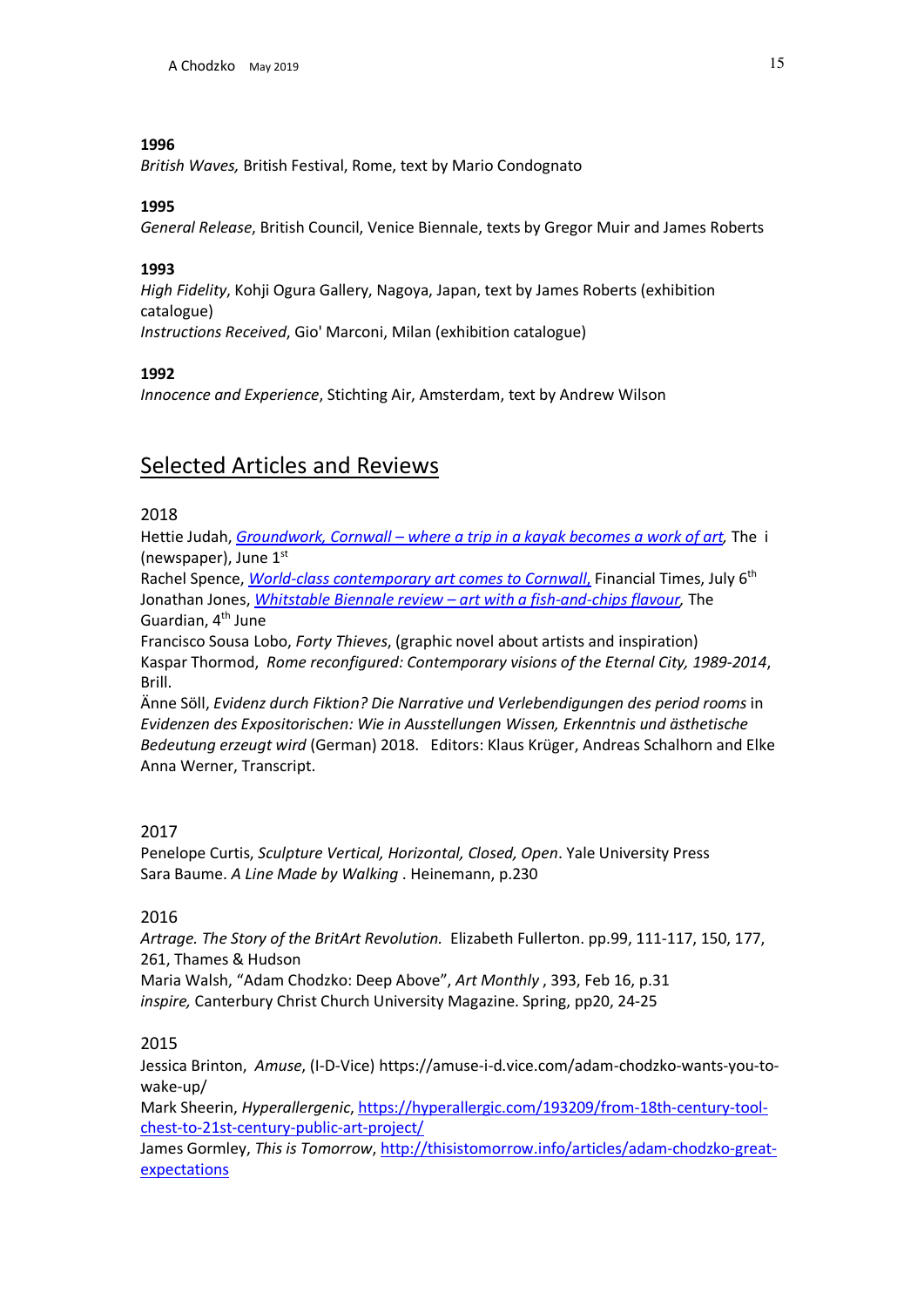Skye Sherwin, *the Guardian*, http://www.theguardian.com/artanddesign/2015/feb/21/thisweeks-new-exhibitions

Jonathan Jones, *the Guardian*,

http://www.theguardian.com/artanddesign/jonathanjonesblog/2015/feb/13/love-storieslionel-messi-mingering-mike-week-in-art

Ben Miller, *Culture24,* 26 February 2015 http://www.culture24.org.uk/art/art518917-adamchodzko-sends-artworks-to-b-and-q-a-pumping-station-and-the-guildhall-museum-in-kent

# 2014

Rui G. Cepeda**, "**Where Do We Go Now!", VASA, http://vasa-project.com/gallery/chodzko/ Christopher Marinos, *Aica Hellas*, http://www.aica-hellas.org/el/topic67/adamchodzko/f7\_5\_2\_1

Coline Milliard, "Adam Chodzko: Room for Laarni, Image Moderator", *Modern Painters*. February.

Helen Sumpter, "Adam Chodzko: Room for Laarni, Image Moderator", *Art Review*, January/February

# 2013

Francesco Dama, "Adam Chodzko: Room for Laarni, Image Moderator", *Drome Magazine.* Beatrice Schulz, "Adam Chodzko: Room for Laarni, Image Moderator", *This is Tomorrow*, http://www.thisistomorrow.info/viewArticle.aspx?artId=2172&Title=Adam%20Chodzko:%20 Room%20for%20Laarni,%20Image%20Moderator

Pari Spinou, "Benaki Museum in the Time Machine", *Efimerida ton Syntakton,* 19th November, p33

Zeykili Despina, "What will the Benaki be showing in 2076?", *Athinorama*, 14th November, pp92-93

Dan Fox, "Then and Now", Frieze, 159, November, pp103, 106.

Martin Herbert, "IAIN BAXTER& and Adam Chodzko*", Art Monthly*, 369, September, p22 Coline Milliard, "Schwitters in Cumbria", *Modern Painters*, January, p22 Maja And Reuben Fowkes, "Identity Crisis," *Art Monthly*, 365, p11

# 2012

Pamela Peter-Agbia, *'*Adam Chodzko On Tour', *Nom de Strip* , no 2, p16-17.

# 2011

Iris Aspinall Priest, 'The Profane Myth'*, a-n,* November David Trigg, 'A Fire in the Master's House is Set', *Art Review,* September Morgan Quaintance, 'In the Belly of the Whale', *Art Monthly,* no. 348, p32

# 2010

Sean Ashton, 'Embedded Art and the Perils of Patronage' *MAP*, 24, pp. 86, 87,89 Stella Sevastopoulou, 'Theatre of the absurd, for art's sake,' *The Athens News*, 15-21 October 2010, no 13412, (Arts) p.30 Despina Zefkili, *Athinorama* #541, 23-29 September 2010, pp. 88-89 Waldemar Januszczak, 'Pearls Among Oysters', *The Sunday Times*, June 27th, p.8 Klara Kemp-Welch, 'Journeys with No Return', *Art Monthly*, no. 355, p.25

# 2009

Veronica Kavass, 'On spells, ants, islands and shoes' *Stretcher*, www.stretcher.org Roberta Smith, 'Island as Inspiration and Canvas', *New York Times,* pC27, June 26th Mike Stanley, Lizzie Carey Thomas, 'Best of 2008', *Frieze*, Jan, p.98, 108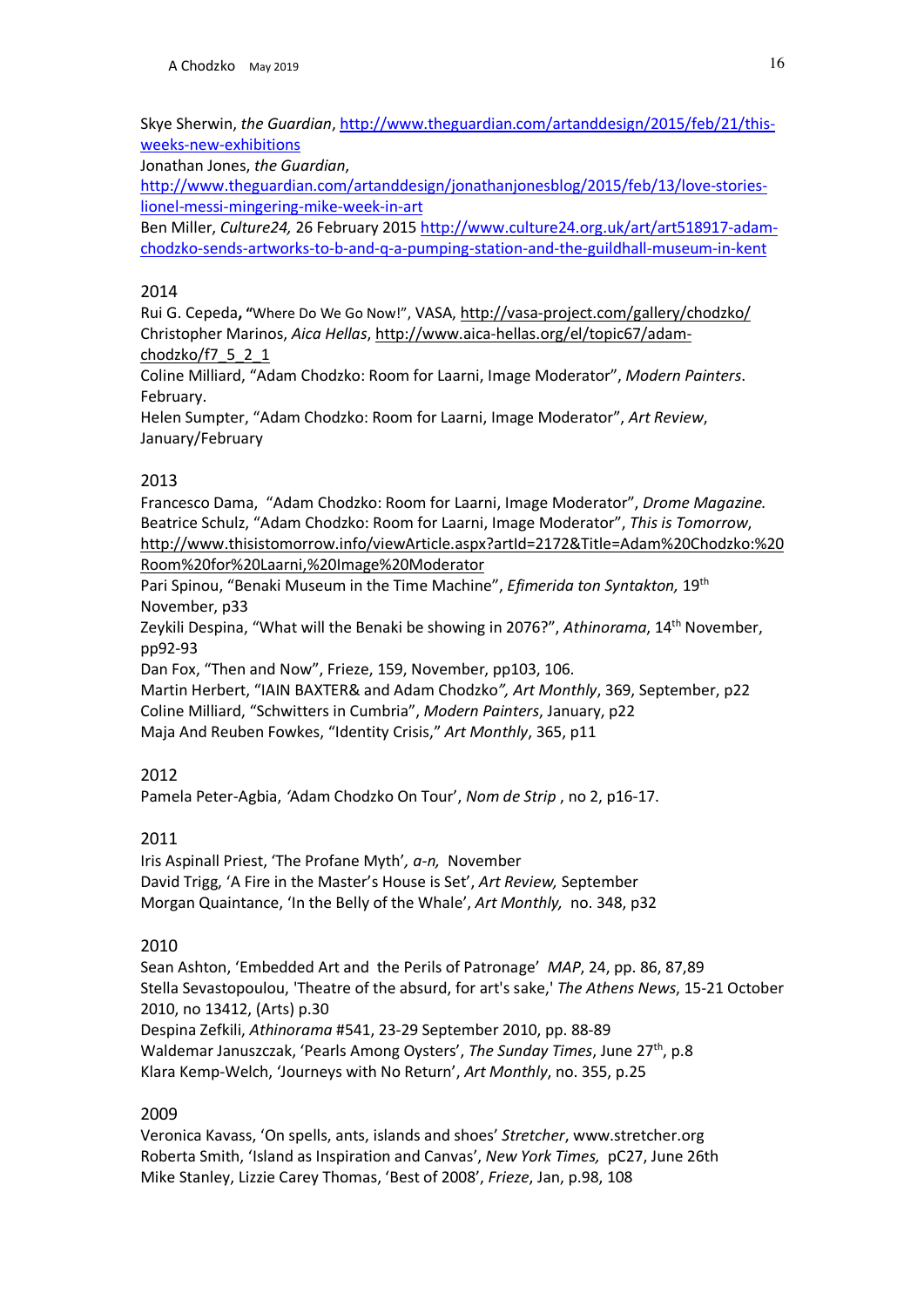Pae White, 'Best of 2008', Artforum, December, p108 Pryle Behrman, *Folkestone Triennial*, Art Monthly, September, no. 319, p.25 Marianna Liosi, *Drome magazine*, no. 14, p.110-115 Sam Thorne, 'Adam Chodzko', *Frieze,* September, pp.186-187 Jonathan Griffin, "Folkestone Triennial', *Frieze,* September, p191 Brian Dillon, 'Time and Tide', *Art Review*, no. 24, July, pp.108-110 David Barrett, 'Bad Timing', *Art Monthly,* no. 318, July, cover, pp1-6 Tom Lubbock 'Folkestone Triennial' *Independent,* 14th June Jane Withers, Preview, *ArtForum*, May, p.176 Martin Behr, 'Du sollst dir kein Bildnis machen', *Salzburger Nachrichten*, Austria, 22 March Niamh Ann Kelly, 'Art in the Life World,' *Art Monthly*, no.315, April, pp.30, 31 Jason Oakley, 'Is that what it is going to be?' *The Visual Artists' News Sheet*, January/February Cameron Cartiere and Shelly Willis, 'The Practice of Public Art,' Routledge Research in Cultural and Media Studies, p.40.

# **2007**

Matthew Miller, *Fabrica. The first 10 years*, pp.23–27

# **2006**

Jane Rendell, 'Art and Architecture: A Place Between,' I B Tauris & Co Ltd, pp.30, 32–33 Neal Snowdon, 'Art and sole laid bare', *Manchester Evening News*, 1 February, pp.22-23

# **2005**

David Barrett, 'From Here,' *Art Monthly*

Patricia Bickers, *Showcase; Contemporary Art for the UK*, Contemporary Art Society, pp.20, 34

Mark Crinson, 'Explaining Urbanism to Wild Animals', *Mute*, Winter/Spring, pp.62–66 Mark Crinson, 'Mnemotechny of the industrial city,' *Urban Memory*, Routledge. pp.202–208 Helen Luckett, *British Art Show 6*, Hayward Gallery Touring, pp.204–207 Jeremy Millar and Tacita Dean, *Place*, Thames and Hudson, pp.64, 65–67 Susanne Neubauer, *Documentary Creations*, exhibition catalogue, Museum of Art Lucerne, pp.19–21, 30–37, 108

# **2004**

Mark Beasley, *Frieze*, no. 82, April, pp.84–85 Gabriel Coxhead, 'Who let the wolf out?' *Times T2*, 13 October Brian Dillon 'No Right of Light or Air,' *Annual*, Kent Institute of Art and Design, pp.19–34 Maria Fusco, 'Whitstable Interiors,' *Art Monthly*, No. 280, October, p.35 Rachel Greene, *Internet Art*, Thames and Hudson, pp.206–207 Despina Zevkili, *Athenirama*, Athens, p.91

#### **2003**

Michael Bird, *Modern Painters*, Spring 2003, p.116 Martin Coomer, *Time Out*, 8–15 January, p.51 *Foundation for Contemporary Performance Arts 2002*, NY, pp.16–18 Dan Glaister, *The Guardian*, 23 May 23, p.27 Pablo Lafuente, *ArtReview*, July/August, p.49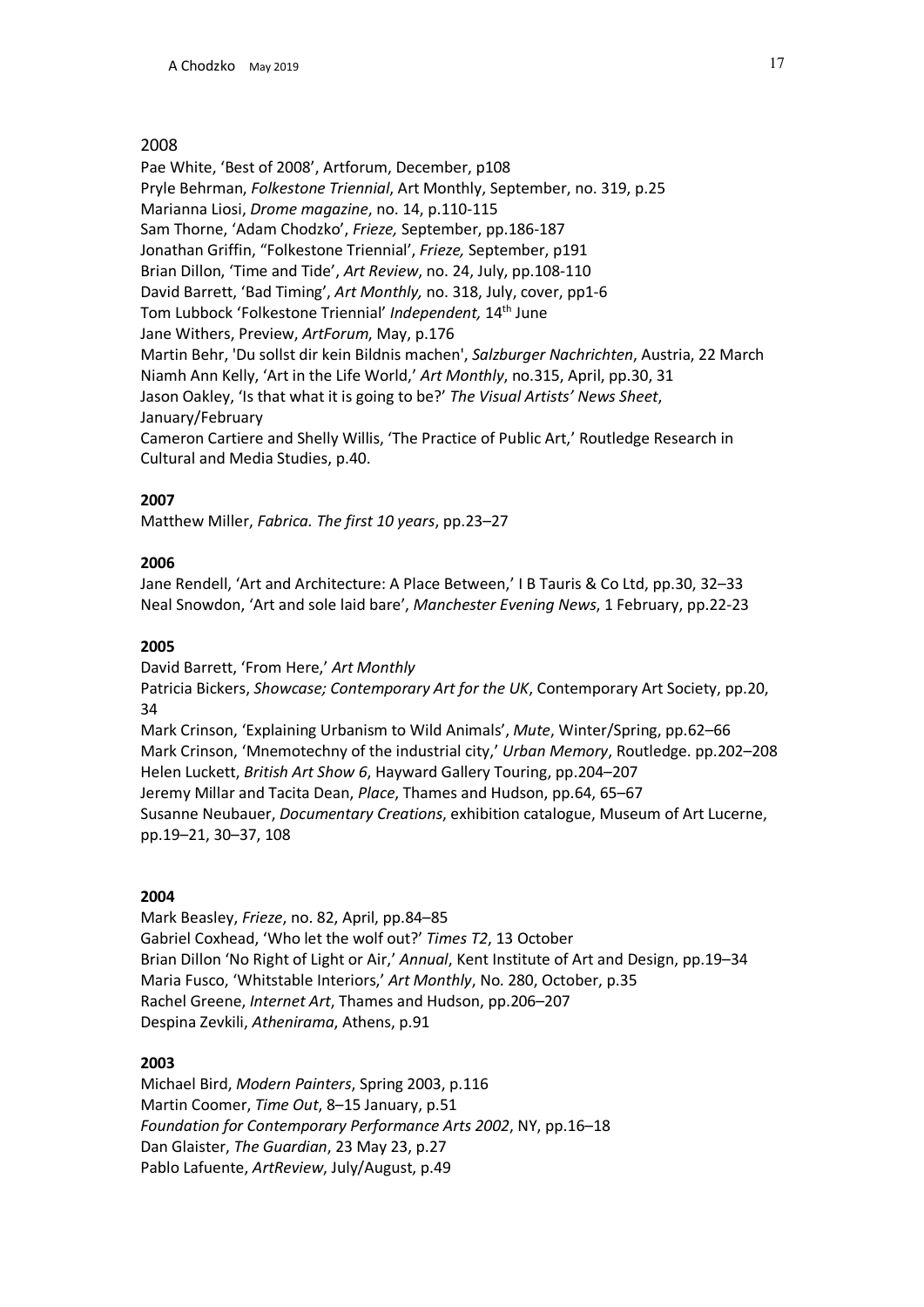Jeremy Millar, 'A New Start,' *Visualise the Future* publication Dan Smith, *Art Monthly*, no.263, February, pp.29–30

#### **2002**

Dave Beech, 'Location;UK', *Art Monthly*, no.259, September, p.28 Neal Brown, 'Romanov,' *Modern Painters*, Winter, p.165 Martin Clark, *Untitled*, no.28, Summer, p.59 *Downtowner*, Arizona, November, p.2 Laura Gascoigne, 'Fear and Laughter,' *What's on in London*, 4–11 December, p.23 Mark Godfrey, *Douglas Heubler*, Camden Arts Centre, p.14 Phil Green, Memory Lanes, *The Architect's Journal*, October, p.53 Sally O'Reilly, 'The Games Artists Play', *[a-n],* November, pp.24–25 Mick Robertson, *Flux*, no.32, Aug/Sept, pp.26, 27 Helen Sumpter, *Evening Standard*, Hot Tickets, 26 April Deborah Sussman Susser, 'Final Cut', *New Times [Az. USA]*, 21–27 November, p.63 John Villani, *The Arizona Republic*, 17–24 November, p.28 Rachel Withers, 'Critics Picks', www.artforum.com/picks/place=London - picks3923

#### **2001**

Steven Bury, *Artists' Multiples 1935–2000*, p.159 Jonathon Jones, '21st Century Arts,' *The Guardian*, 21 September, p.5 Jonathon Jones, 'Drawn, quartered, hung,' *The Guardian*, 1 November, p.12 Emily King, *Restart: New Systems of Graphic Design*, Thames & Hudson, pp,95–97 Michael Wilson, 'These Days', *Untitled*, no.25, Summer, p.7–9

#### **2000**

Massimo Carboni, 'Adam Chodzko' *Art Forum*, 38, no.8, April, p.14 Mariuccia Casadio, 'Personal Ads', *Vogue Italia*, no.597, May, p.242 Mario Codognato, 'Cosa resta di "Sal ò,"' *Il Sole 24 Ore*, 30 January Richard Cork, 'Remember kids, just say no', *The Times*, 4 October Michael Corris, 'FaceOn', *Art Monthly*, no.240, October, pp.30–31 Jerry Cullum, 'Boredom and Disgust as Art', *The Atlanta Journal*, 7 April Guido Curto, 'Art & Facts,' *Flash Art*, April–May Martin Herbert, 'Sleuth', *Time Out*, no.1539, 16–23 February, p.54 'How to get back to your routes', *Ham & High*, 14 January Daniel Jewesbury, 'Places in Mind', *Art Monthly,* no.242, November, p.46 Jonathon Jones, 'Arizona, NW3', *Guardian G2*, 15 January, p.25 Jonathon Jones, 'Adam Chodzko', *frieze*, May, no.52, p.95 Gideon C. Kennedy, 'Filling Want', *Atlanta Press*, 24–30 March, p.15 Liliana Madeo, 'La dentista reduce di "Sal ò"', *La Stampa*, 18 January Graham Parker, 'Tabley', *Art Monthly*, no.240, October, p.42 Lisa Parola, 'L'artista che s'infila nella cronaca', *La Stampa*, 2 March Michael Wilson, 'Sleuth', *Art Monthly*, no.234, March, p.34 *ZOO*, Purple House, January, pp.168–169

#### **1999**

David Barrett, 'Adam Chodzko', *Art Monthly*, no.229, September, pp.29–31 Interview with David Barrett, *Art Club*, Habitat, pp.16–22 Laura Cherbini, 'I video crudeli di …*' Il Giornale*, Italy, 24 May Robert Clark, Review, *The Guardian*, 29 June, p.13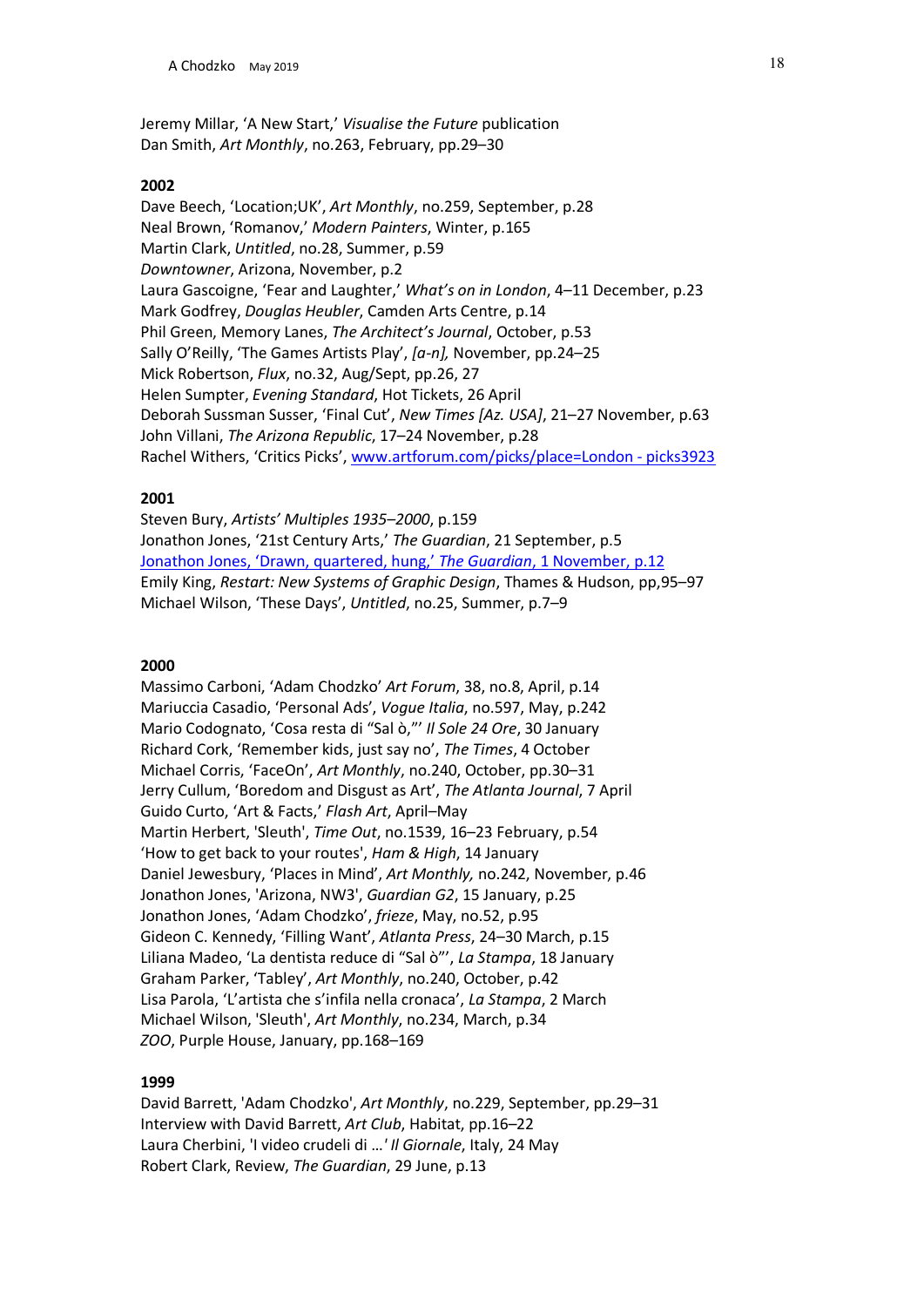'Commerce to Art', *Hotshoe International*, July/August Charles Darwent, 'Who do they think they are?' *Independent on Sunday*, 4 July Dawn Fulcher, 'Sleuth', *Contemporary Visual Art*, issue 25, pp.78–79 'Holding Court', *What's On*, London, 27 January, pp.20–21 Paolo Levi, 'La Mostra,' *la Republica*, 9 May John E. McGrath, 'Sleuth', *Portfolio*, p.64 Heidi Macleod, 'chodzko's children', *I-D Magazine*, August Adam Chodzko in discussion with Robin Rimbaud', *Everything*, no.24, pp.16–20 'Reunion: Salo', *Blocnotes*, no.17, Autumn, pp.133–137 John Russell Taylor, 'The Big Show: Sleuth', *The Times*: *Metro*, 20–26 November, p.42 Interview with John Slyce, 'Looking in the Wrong Place,' *Dazed & Confused*, August, no.57, pp.100–106 John Slyce, 'Adam Chodzko' *Flash Art International*, 32; no.208, October, pp.120–121 *Tema-Celeste*, 'Adam Chodzko', May–June *Terzoocchio*, no. 91, June Elisabetta Tolosano, 'Adam Chodzko,' *Flash Art*, October/November, no.133 David Vincent, 'Selective Subjects', Gallery, *Express and Star*, 17 July Rachel Withers, Preview, *Artforum*, May, p.77 *Young British Art-The Saatchi Collection*, Booth-Clibborn, pp.17, 40, 105

# **1998**

Louisa Buck, *Moving Targets*, Tate, pp.150, 156, 170, 175 *Christie's Contemporary*, London, 8/9 October, p.172 *Dazed and Confused*, no.49, December, pp.148, 149 Helen Duff, 'A reunion of one', *City Life*, no.361, 5–27 August, p.5 Tony Godfrey, *Burlington Magazine*, 'At One Remove,' January, p.54 *I-D Magazine*, no.180, October, p.165 Jonathan Jones, 'Faces of Evil', *The Guardian*, August, pp.12, 18

#### **1997**

Hilary Alexander, 'Keeping our Cool', *The Daily Telegraph*, 3 January, p.13 Mathew Collings, 'Blimey', *21*, pp.124, 126, 132–133 Susan Corrigan, *I-D*, December Penelope Curtis, 'At One Remove', *Henry Moore Institute Foundation Review,* no.5, Autumn, p.10 Antonia Donajgrodzka, 'The naked truth', *Yorkshire Post*, Yorkshire Live, At One Remove, 3 October Michael Gibbs, 'It Always Jumps Back and Finds Its Way', *Art Monthly*, p.34 Mark Goodall, 'Space Invaders', *The Big Issue in the North*, At One Remove, no.184, November, pp.10–16 Martin Herbert, *Time Out* 'Sensation' supplement, September, p.14 Karen Joyner, 'A highly individual view of the world', *Yorkshire Evening Post*, At One Remove, 25 September Tom Lubbock, 'Who are they pointing at?' *Independent*, Eye, 18 September, p.3 Teresa Macri, 'In cerco di "Salo"', *il manifesto*, 8 November Charlotte Moore, *Elle*, October, pp.118–122 Charlotte Mullins, 'Reality, but not as we know it', *Tate*, no.13, Winter *Contemporary Visual Arts*, At One Remove, no.16, October Johnny Shand Kydd, *Spitfire*, pp.97, 148 Helen Sumpter, 'Are You Strange?' *Big Issue*, 13 October, p.32 Paul Usherwood, *Art Monthly*, no.211, October, p.32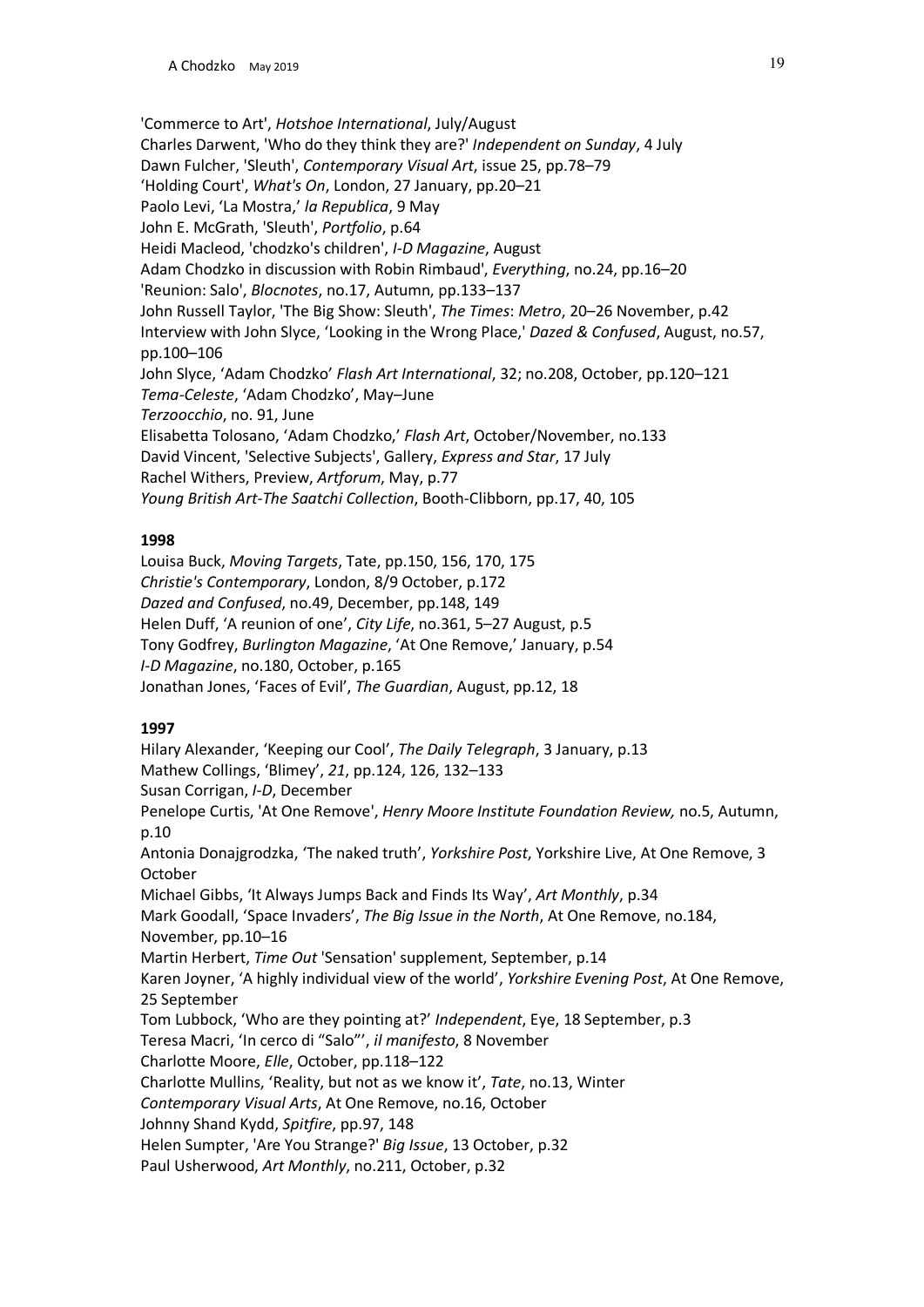Godfrey Wordsdale, 'Reality Bites', *Artists' Newsletter*, February, pp.14–16

# **1996**

Catherine Anspon, 'brilliant', *Public News*, Houston, 6 March, pp.8, 10 Vito Apuleo, 'Da Londra arriva a Roma un'arte post-umana, *Il Messaggero*, 10 June Patricia Bickers, 'The Young Devils', *Art Press*, no.214, p.34 David Bonetti, 'Brilliant', *San Franscisco Examiner*, 7 April Hans-Jurgen Buderer, 'Between Shock and Banality', *Dimensions*, Kunsthalle Mannheim, p.82 David Burrows, *Art Monthly*, July/August, no.198, pp.28–29 Susan Corrigan, 'Twisted Mister', *I-D*, no.148, January, p.10 Shaila Dewan, 'England's Edge', *Houston Press*, 21–27 March, p.35 Kevin Jackson, 'Brit Pop Art', *Arena*, April, pp.60–66 Patricia C. Johnson, 'British exhibit shows attitude', *Houston Chronicle*, 15 February, Section D, pp.1, 6 Sarah Kent, 'Adam Chodzko', *Time Out*, 12–19 June, p.44 Katrijn Klinger, *Der Spiegel*, no.24, pp.212–213 Andrew Lambirth, 'Adam Chodzko', *What's On*, 12 June, p.19 James Roberts, 'Adult Fun', *Frieze*, issue 31, pp.62–67 Kate Spicer, 'Nearly God', *The Face*, no.93, June Andrew Wilson, 'Spatialised Time, Unchecked Duration', *Art and Design*, Art and Film, p.85

# **1995**

Dave Barrett, 'Contained', *Art Monthly*, no.186, May, p.31 David Barratt, 'Zombie Golf', *frieze*, issue 24, Sept/October, p.74 Daniela Bezzi, 'Biennale', *L'Espresso*, no.23, 9 June, p.126 *British Council Visual Arts News*, Summer, no.38, p.6 Diane Eddisford, '>alt.zombie.golf.the.earth', *Mute*, issue 2, Summer, p.2 William Furlong, 'Venice Biennale 1995', *Audio Arts*, vol. 15, nos.1&2 Tony Godfrey, 'Venice Biennale Report,' *Untitled*, Summer, p.4 Simon Grant, 'Playing God', *Art Monthly*, issue no.189, September, pp.28, 29 Sarah Greenberg, 'Hard to Love, Impossible to Forget', *Art News*, vol. 94, no.7, NY. September, pp.130–132 Roberta Smith, 'A Show of Moderns Seeking to Shock', *New York Times*, 25 November, pp.B1/B6 Calvin Tomkin, 'London Calling', *The New Yorker*, December, p.116 Neville Wakefield, 'Quite Brilliant', *Tate*, No.7, Winter, pp.33, 39

#### **1994**

Julia Cassim, 'Chodzko, Patterson Weak on Public Participation', *The Japan Times*, Sunday, 13 February Ekow Eshun, 'British Art Special', *The Face*, no.68, May, pp.56–72 Carl Freedman, 'Acting Out/Remote Control', *frieze*, May, issue 16 Kaori Makabe, 'London Strikes Back', *Bijutsu Techo*, Tokyo, vol. 46, no.688, pp.53–55 James Roberts, 'Out in the Real World', *Bijutsu Techo*, Japan, vol. 46, no.688, pp.36–39 Angela Vittesse, 'Domestic Violence', *frieze*, October

# **1993**

Richard Dorment, 'Hypnotised by a Handful of Stars', *The Daily Telegraph*, London, 11 August 'Galleries: Okay Behaviour', *The New Yorker*, July Simon Grant, 'Making People Disappear', *What's On*, London, 21 April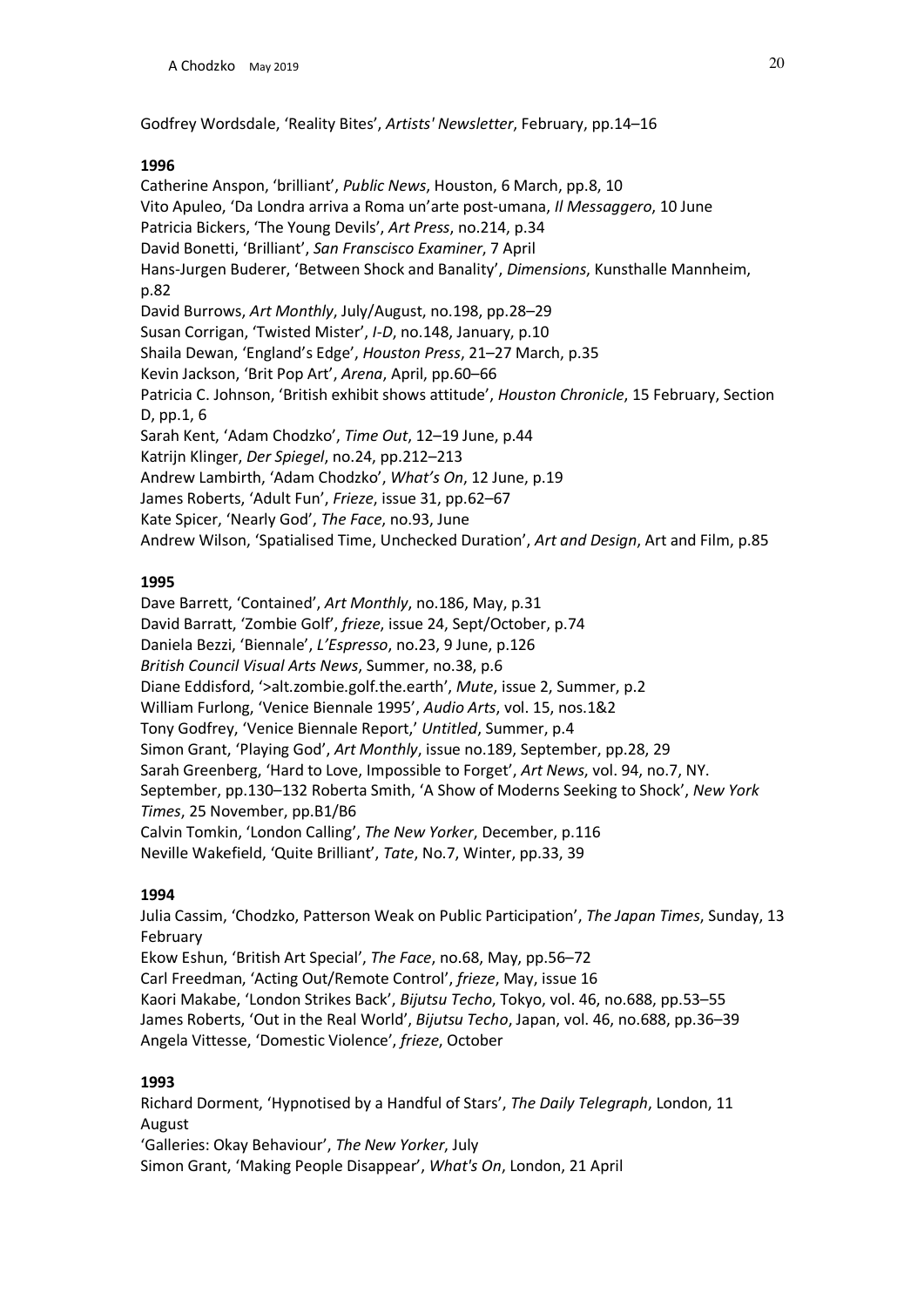Simon Grant, 'Wonderful Life', *What's On*, London, 25 August Ruiko Harada, 'From London', *Bijutsu Techo*, vol. 45, no.678, pp.148–149 Rob Legge, 'The Faces of God', *The Independent on Sunday*, London, 19 September, pp.40-41

K. Levin, 'Okay Behaviour', *The Village Voice*, 13 July Tom Lubbock, 'Stupid like a Conceptualist', *The Independent*, London, 10 August David Alan Mellor, 'Wonderful Life', *Untitled*, Winter, no.3 James Odling-Smee, 'Life', *Art Monthly*, London, October, pp.26–27 Richard Shone, 'God's Bods and Odd Bods', *The Observer*, London, 8 August John Windsor, 'Art to Hang on the TV Screen', *The Independent*, London, 25 September

# **1992**

Andrew Wilson, '15/1', *Art Monthly*, London, September

# **Awards**

**2018** Shortlist for the David and Yuko Juda Foundation Award

#### **2016** Art360 Award from DACS Foundation

**2015** Shortlist for Jarman Award

**2011** Liberty Kent Public Art Award

**2010** Visual Art Residency, Cove Park, Argyll and Bute, Scotland.

**2007-2010**  AHRC Practice Led Research Fellowship, University of Kent

**2002**  Paul Hamlyn Award

Foundation for Contemporary Arts award, NY, USA

**1998** British School in Rome, Scholarship

# **Collections**

APT, Arts Council Collection, Auckland City Art Gallery, Benaki Museum, Athens, British Council Collection, British Film Institute, Contemporary Art Society Collection, The Creative Foundation, Frac Languedoc-Rousillon, GAM - Galleria d'Arte Moderna, Turin, Grizedale Arts, MAMBo - Museo d'Arte Moderna di Bologna, Plains Arts Museum, North Dakota, USA, Saatchi Collection, South London Gallery, Tate Gallery, Towner Gallery Eastbourne, Wellcome Trust and international private collections